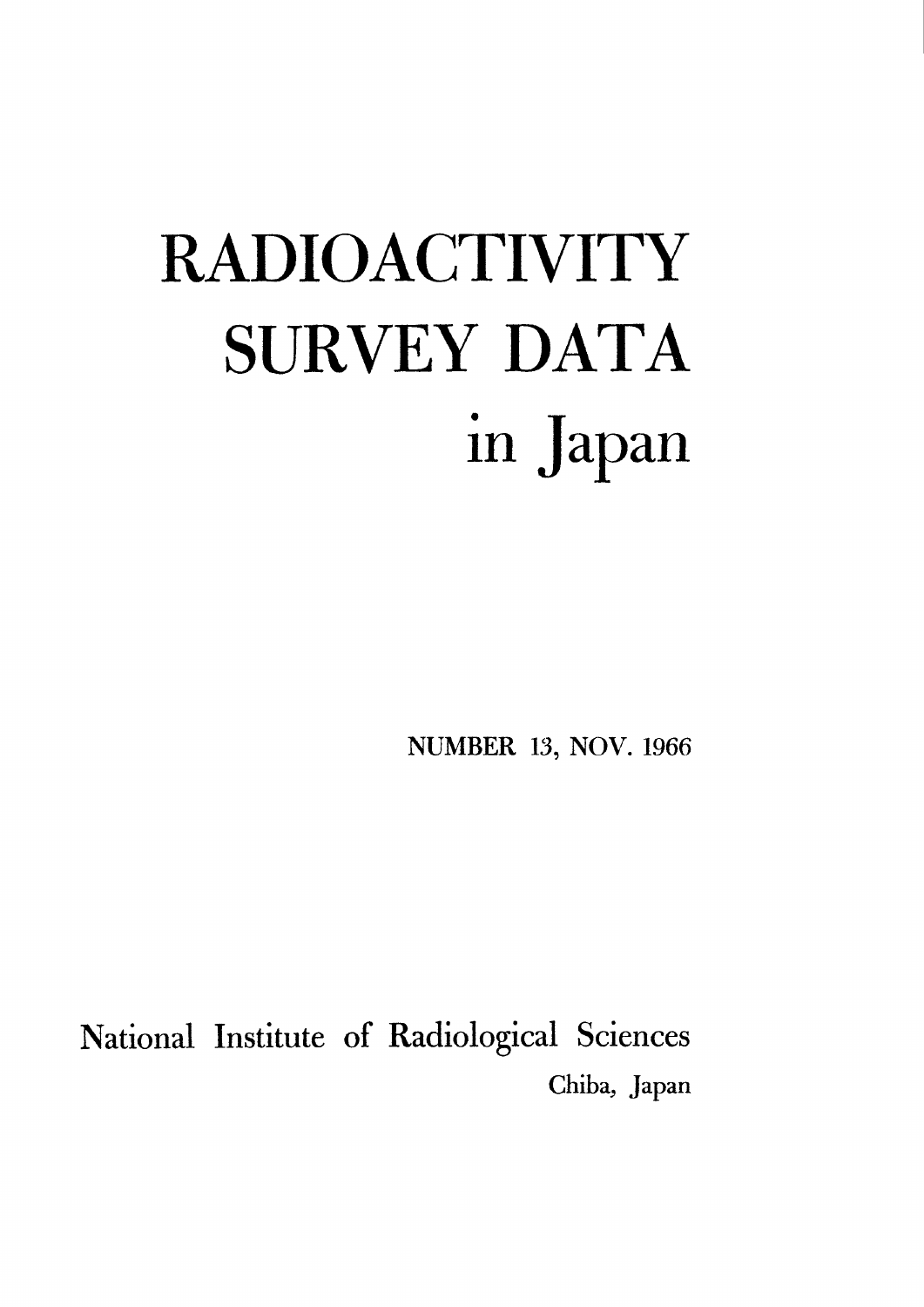# **Radioactivity Survey Data** in Japan

Number 13

Nov. 1966

#### Contents

#### DATA OF ROUTINE SURVEY

Page

Dietary Data

Strontium-90 and Cesium-137 in Vegetables (Japan Analytical Chemistry Research Strontium-90 and Cesium-137 in Total Diet

#### Human Data

(Japan Analytical Chemistry Research

Page

Total Body Burden of Cesium-137 as assessed by Blood Analysis 

#### DATA OF THE FOURTH NUCLEAR TEST BY THE PEOPLE'S REPUBLIC OF CHINA

#### Meteorological Data

| Gross Beta-radioactivity and Activity of                                                                                        |
|---------------------------------------------------------------------------------------------------------------------------------|
| Radio-iodine in Rain and Dry Fallout                                                                                            |
|                                                                                                                                 |
|                                                                                                                                 |
| (National Institute of Radiological                                                                                             |
| $Sciences$ $\ldots$ $\ldots$ $\ldots$ $\ldots$ $\ldots$ $\ldots$ $\ldots$ $\ldots$ $\ldots$ $\ldots$ $\ldots$ $\ldots$ $\ldots$ |
| Highly Radioactive Fallout Particles                                                                                            |
| (Meteorological Research Institute)13                                                                                           |
| (National Institute of Radiological                                                                                             |
| $Science$ $14$                                                                                                                  |
|                                                                                                                                 |

| Gross Beta-activity in Upper Air      |  |
|---------------------------------------|--|
| (Research and Development H.Q., Japan |  |
|                                       |  |
| Radioactive Zirconium+Niobium, Ruthe- |  |
| nium, and Cerium in Airborne Dust     |  |
| (National Institute of Radiological   |  |
| $Sciences$ $17$                       |  |
|                                       |  |

#### Dietary Data

| Radioactive Iodine in milk          |
|-------------------------------------|
| (National Institute of Radiological |
| $Science$ $18$                      |

National Institute of Radiological Sciences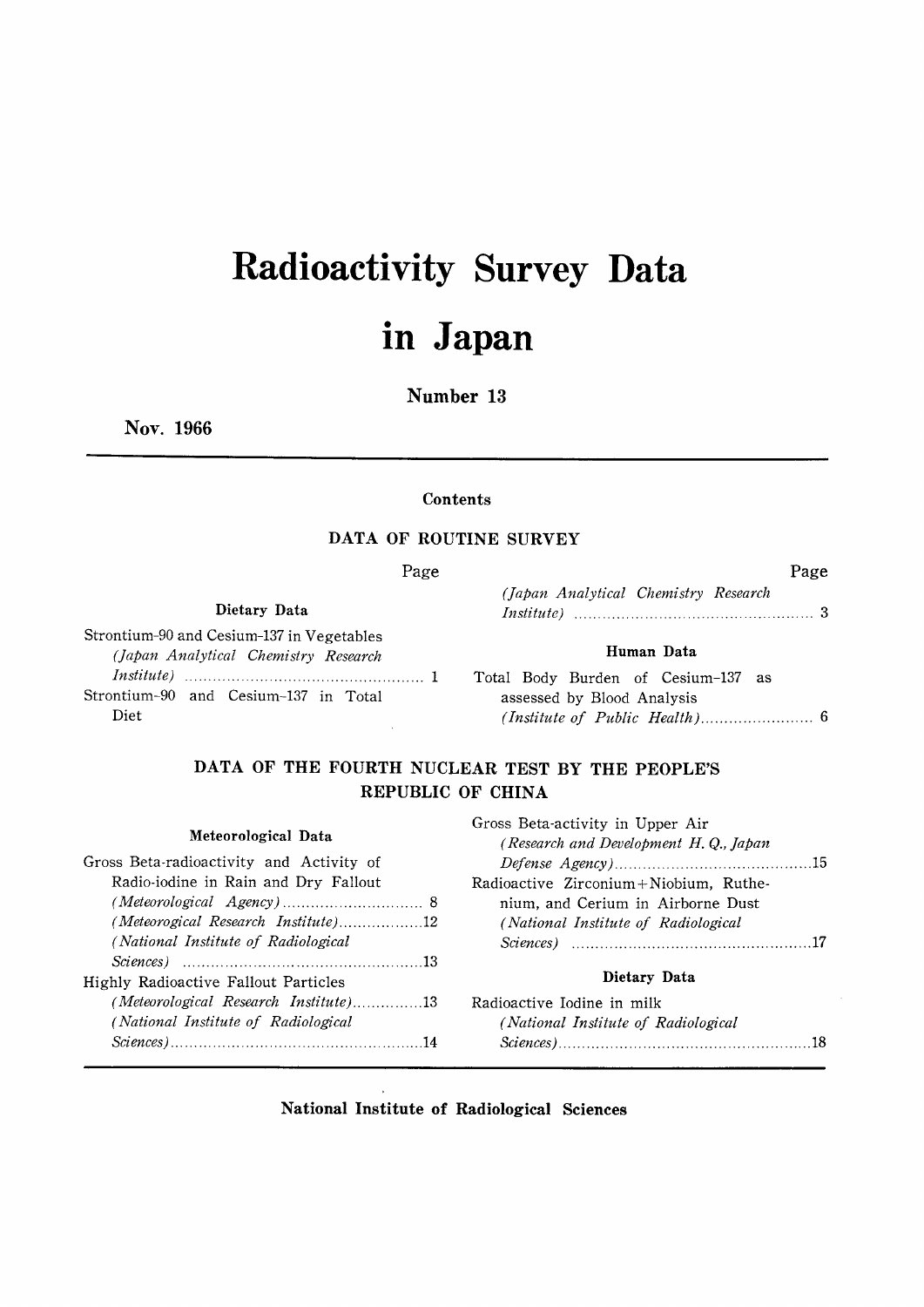# DATA OF ROUTINE SURVEY

### Dietary Data

#### Strontium-90 and Cesium-137 in Vegetables

(Japan Analytical Chemistry Research Institute)

The Japan Analytical Chemistry Research Institute, on commission by the Science and Technology Agency, has analyzed the strontium-90 and cesium-137 content in vegetables obtained from 10 prefectures. Sampling locations are shown in Figure 1. Samples were taken twice at the same location during the harvest period. At the prefectural public health laboratories, several Kgs of the fresh vegetable samples were washed with water, the inedible parts removed,

then only the edible parts ashed at 450°. These samples were then sent to the Japan Analytical Chemistry Research Institute and analyzed for strontium-90 and cesium-137 content, using the method recommended by the Science and Technology Agency.

Results obtained during the period August 1965 to March 1966 are shown in Table 1.

Figure 2 shows the all Japan mean value of vegetables.



 $(1)$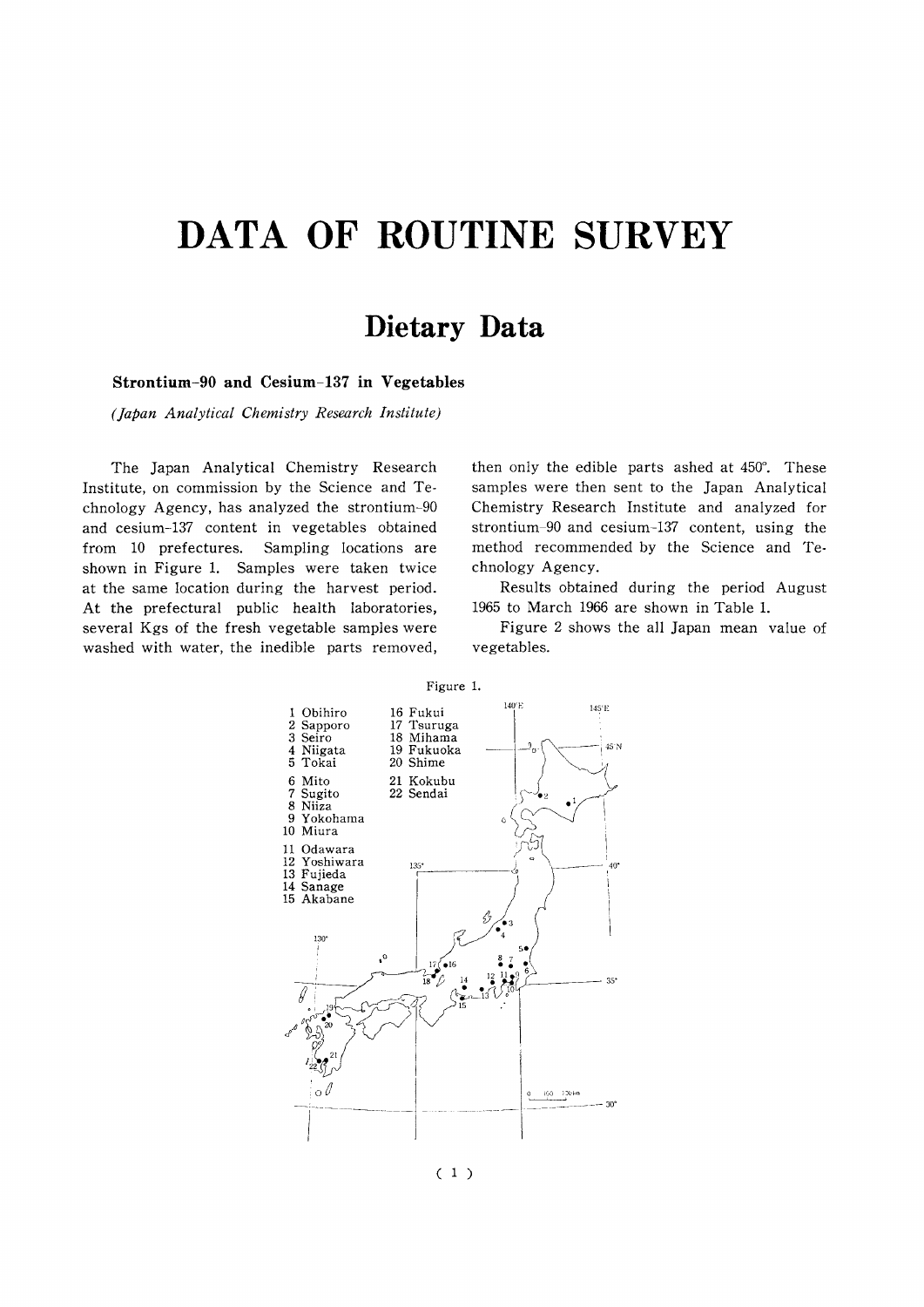#### Table 1.  $90Sr$  and  $137Cs$  in Vegetables -Aug. 1965 to Mar. 1966-

By T. Asari, M. Chiba and M. Kuroda

(Japan Analytical Chemistry Research Institute)

(Continued from Table 4. Issue No. 8, of this Publication)

|                                                                                                                            | Month                                                                                                                                                                                           | Component $(\%$ by Weight)           |                                           |                                           |                                              | 90Sr                                        | 137Cs                                    |                                              |
|----------------------------------------------------------------------------------------------------------------------------|-------------------------------------------------------------------------------------------------------------------------------------------------------------------------------------------------|--------------------------------------|-------------------------------------------|-------------------------------------------|----------------------------------------------|---------------------------------------------|------------------------------------------|----------------------------------------------|
| Location                                                                                                                   | Harvested                                                                                                                                                                                       | Ash $(\% )$                          | Ca $(\%)$ K $(\%)$                        |                                           |                                              | pCi/kg pCi/gCa                              |                                          | pCi/kg pCi/gK                                |
| (Cabbage)                                                                                                                  |                                                                                                                                                                                                 |                                      |                                           |                                           |                                              |                                             |                                          |                                              |
| Obihiro, HOKKAIDO<br>Sapporo,<br>11<br>Sanage, AICHI<br>Obihiro, HOKKAIDO<br>Akabane, AICHI                                | 65<br>Aug<br>$^{\prime\prime}$<br>Sept<br>Oct.<br>$^{\prime\prime}$<br>$^{\prime\prime}$<br>$^{\prime\prime}$<br>Nov<br>$^{\prime\prime}$                                                       | 0.56<br>0.59<br>0.59<br>1.52<br>0.54 | 0.038<br>0.040<br>0.034<br>0.046<br>0.028 | 0.217<br>0.234<br>0.256<br>0.215<br>0.154 | 10.2<br>12.1<br>20.8<br>14.4<br>20.7         | 27.2<br>30.2<br>61.2<br>31.3<br>73.9        | 5.8<br>17.4<br>35.3<br>1.7<br>15.6       | 2.7<br>7.4<br>13.3<br>1.9<br>10.1            |
| Fujieda, SHIZUOKA<br>Yoshiwara,<br>$^{\prime\prime}$<br>v<br>$^{\prime\prime}$                                             | $^{\prime\prime}$<br>$^{\prime\prime}$<br>$^{\prime\prime}$<br>$^{\prime\prime}$<br>$^{\prime\prime}$<br>$^{\prime\prime}$<br>66<br>Jan                                                         | 0.58<br>0.47<br>0.87<br>0.71         | 0.034<br>0.051<br>0.077<br>0.044          | 0.196<br>0.172<br>0.302<br>0.252          | 55.4<br>40.6<br>77.1<br>42.8                 | 162.9<br>79.7<br>100.1<br>9.7               | 1.8<br>10.6<br>13.6<br>5.2               | 0.9<br>6.2<br>4.5<br>2.0                     |
| Fujieda,<br>$^{\prime\prime}$<br>Shime, FUKUOKA                                                                            | $^{\prime\prime}$<br>$^{\prime\prime}$                                                                                                                                                          | 0.65                                 | 0.015                                     | 0.094                                     | 9.5                                          | 63.5                                        | 8.9                                      | 9.5                                          |
| Fukuoka,<br>$^{\prime\prime}$                                                                                              | Feb<br>$^{\prime\prime}$                                                                                                                                                                        | 0.56                                 | 0.013                                     | 0.087                                     | 9.1                                          | 70.2                                        | 8.1                                      | 9.3                                          |
| (Spinach)<br>Sanage AICHI<br>Fukui, FUKUI<br>Akabane, AICHI<br>Mito, IBARAGI<br>Tsuruga, FUKUI                             | 65<br>Oct<br>Nov<br>$^{\prime\prime}$<br>$^{\prime\prime}$<br>$^{\prime\prime}$<br>ŋ<br>$^{\prime\prime}$<br>$^{\prime\prime}$<br>11                                                            | 0.52<br>0.13<br>1.74<br>1.89<br>1.15 | 0.022<br>0.089<br>0.071<br>0.086<br>0.058 | 0.185<br>0.257<br>0.614<br>0.605<br>0.324 | 9.9<br>39.6<br>522.3<br>135.9<br>15.1        | 45.0<br>44.5<br>735.6<br>156.9<br>26.0      | 3.8<br>14.0<br>10.9<br>6.7<br>4.7        | 1.5<br>5.5<br>1.8<br>1.3<br>1.5              |
| Tokai, IBARAGI<br>Shime, FUKUOKA<br>Fukuoka,<br>11<br>Niiza, SAITAMA<br>Sanage, AICHI                                      | $\prime$<br>IJ<br>n<br>IJ<br>Dec<br>$^{\prime\prime}$<br>$^{\prime\prime}$<br>$^{\prime\prime}$<br>$^{\prime\prime}$<br>$^{\prime\prime}$                                                       | 1.60<br>1.39<br>1.46<br>1.80<br>1.75 | 0.125<br>0.054<br>0.087<br>0.072<br>0.061 | 0.509<br>0.479<br>0.510<br>0.716<br>0.666 | 30.2<br>140.9<br>102.3<br>281.7<br>20.5      | 24.2<br>260.9<br>117.6<br>391.3<br>33.6     | 7.5<br>6.4<br>4.7<br>19.1<br>12.9        | 3.3<br>1.3<br>0.9<br>2.7<br>1.9              |
| Tokai, IBARAGI<br>Mito,<br>v<br>Yokohama KANAGAWA<br>Odawara, KANAGAWA<br>Niiza, SAITAMA                                   | 66<br>Jan<br>$\prime\prime$<br>$^{\prime\prime}$<br>$\prime$<br>$^{\prime\prime}$<br>66<br>Feb<br>Mar<br>$^{\prime\prime}$                                                                      | 1.84<br>1.56<br>1.55<br>1.74<br>1.91 | 0.090<br>0.062<br>0.084<br>0.098<br>0.027 | 0.448<br>0.541<br>0.588<br>0.592<br>0.289 | 202.0<br>13.0<br>23.4<br>33.2<br>28.7        | 224.4<br>21.0<br>27.9<br>33.9<br>106.3      | 7.1<br>10.2<br>25.3<br>19.5<br>27.3      | 1.6<br>1.9<br>4.3<br>3.3<br>9.5              |
| Yokohama, KANAGAWA<br>Odawara,<br>11<br>Sugito, SAITAMA                                                                    | $^{\prime\prime}$<br>$\prime$<br>$^{\prime\prime}$<br>$^{\prime\prime}$<br>$\prime$<br>$\prime$                                                                                                 | 1.82<br>1.33<br>1.25                 | 0.034<br>0.032<br>0.035                   | 0.287<br>0.325<br>0.198                   | 48.2<br>17.6<br>29.6                         | 141.8<br>55.0<br>84.6                       | 141.8<br>28.8<br>9.0                     | 5.1<br>12.8<br>4.5                           |
| (Japanese Radish)<br>Obihiro, HOKKAIDO<br>Sapporo,<br>IJ.<br>Kokubu, KAGOSHIMA<br>$^{\prime\prime}$<br>IJ<br>Sanage, AICHI | 65<br>Aug<br>Sept<br>$^{\prime\prime}$<br>Oct<br>$^{\prime\prime}$<br>$\prime\prime$<br>$^{\prime\prime}$<br>$^{\prime\prime}$<br>$^{\prime\prime}$                                             | 0.70<br>0.65<br>1.39<br>0.55<br>0.65 | 0.023<br>0.027<br>0.126<br>0.023<br>0.029 | 0.312<br>0.285<br>0.384<br>0.212<br>0.265 | 12.4<br>36.8<br>157.2<br>11.1<br>19.9        | 53.7<br>138.0<br>124.8<br>48.3<br>68.6      | 26.4<br>19.8<br>14.4<br>58.9<br>15.7     | 8.5<br>7.0<br>2.4<br>15.3<br>2.5             |
| $\prime$<br>$^{\prime\prime}$<br>Sendai, KAGOSHIMA<br>$\prime$<br>IJ<br>Obihiro, HOKKAIDO<br>Akabane, AICHI                | $^{\prime\prime}$<br>$^{\prime\prime}$<br>$^{\prime\prime}$<br>$^{\prime\prime}$<br>$\prime$<br>$\prime$<br>$\prime$<br>$^{\prime\prime}$<br>Nov<br>$^{\prime\prime}$                           | 1.55<br>1.25<br>0.60<br>0.56<br>0.60 | 0.110<br>0.100<br>0.030<br>0.022<br>0.082 | 0.641<br>0.334<br>0.225<br>0.180<br>0.433 | 117.5<br>121.2<br>27.1<br>7.5<br>35.5        | 106.8<br>121.2<br>90.3<br>34.1<br>43.3      | 7.4<br>2.7<br>20.6<br>4.2<br>7.7         | 3.3<br>1.3<br>6.2<br>2.3<br>1.8              |
| Yoshiwara, SHIZUOKA<br>Fujiede, $\gamma$<br>Tsuruga, FUKUI<br>$^{\prime\prime}$<br>$^{\prime\prime}$<br>Yokohama, KANAGAWA | $^{\prime\prime}$<br>$^{\prime\prime}$<br>$^{\prime\prime}$<br>11<br>$^{\prime\prime}$<br>$^{\prime\prime}$<br>$^{\prime\prime}$<br>$^{\prime\prime}$<br>$^{\prime\prime}$<br>$^{\prime\prime}$ | 0.19<br>0.35<br>0.51<br>0.55<br>0.72 | 0.011<br>0.020<br>0.079<br>0.041<br>0.060 | 0.068<br>0.122<br>0.368<br>0.328<br>0.224 | 12.4<br>3.9<br>14.1<br>11.6<br>18.7          | 112.7<br>19.7<br>17.9<br>28.2<br>31.7       | 1.3<br>2.3<br>11.2<br>19.7<br>7.3        | 1.9<br>1.9<br>3.0<br>5.8<br>3.6              |
| Miura, KANAGAWA<br>Niigata, NIIGATA<br>Mihama, FUKUI<br>$\prime$<br>$^{\prime\prime}$<br>Seiro, NIIGATA                    | $^{\prime\prime}$<br>$^{\prime\prime}$<br>$^{\prime\prime}$<br>11<br>$^{\prime\prime}$<br>11<br>11<br>11<br>$^{\prime\prime}$<br>11                                                             | 0.78<br>0.50<br>0.36<br>0.45<br>0.37 | 0.078<br>0.034<br>0.033<br>0.038<br>0.028 | 0.204<br>0.170<br>0.269<br>0.287<br>0.122 | 24.4<br>57.3<br>9.1<br>13.4<br>59.2          | 31.3<br>133.3<br>27.5<br>35.2<br>211.4      | 14.1<br>8.4<br>8.8<br>7.9<br>14.1        | 11.6<br>4.9<br>3.3<br>2.8<br>11.6            |
| Niiza, SAITAMA<br>Sugito,<br>$\prime$<br>Yoshiwara, SHIZUOKA<br>Fujieda, SHIZUOKA<br>Sendai, KAGOSHIMA                     | $^{\prime\prime}$<br>$\prime$<br>Dec<br>$^{\prime\prime}$<br>$\prime$<br>$^{\prime\prime}$<br>66<br>Jan<br>Feb<br>$\prime\prime$                                                                | 0.61<br>0.56<br>0.45<br>0.45<br>0.74 | 0.035<br>0.030<br>0.034<br>0.025<br>0.042 | 0.218<br>0.233<br>0.152<br>0.164<br>0.119 | 21.4<br>12.9<br>24.9<br>14.8<br>33.5<br>29.3 | 61.1<br>43.0<br>73.2<br>5.9<br>79.7<br>71.5 | 0.8<br>3.8<br>4.8<br>1.7<br>10.2<br>13.4 | 0.4<br>1.6<br>3.2<br>$1.0\,$<br>11.9<br>11.9 |
| Kokubu, KAGOSHIMA                                                                                                          | $^{\prime\prime}$<br>$^{\prime\prime}$                                                                                                                                                          | 0.71                                 | 0.041                                     | 0.113                                     |                                              |                                             |                                          |                                              |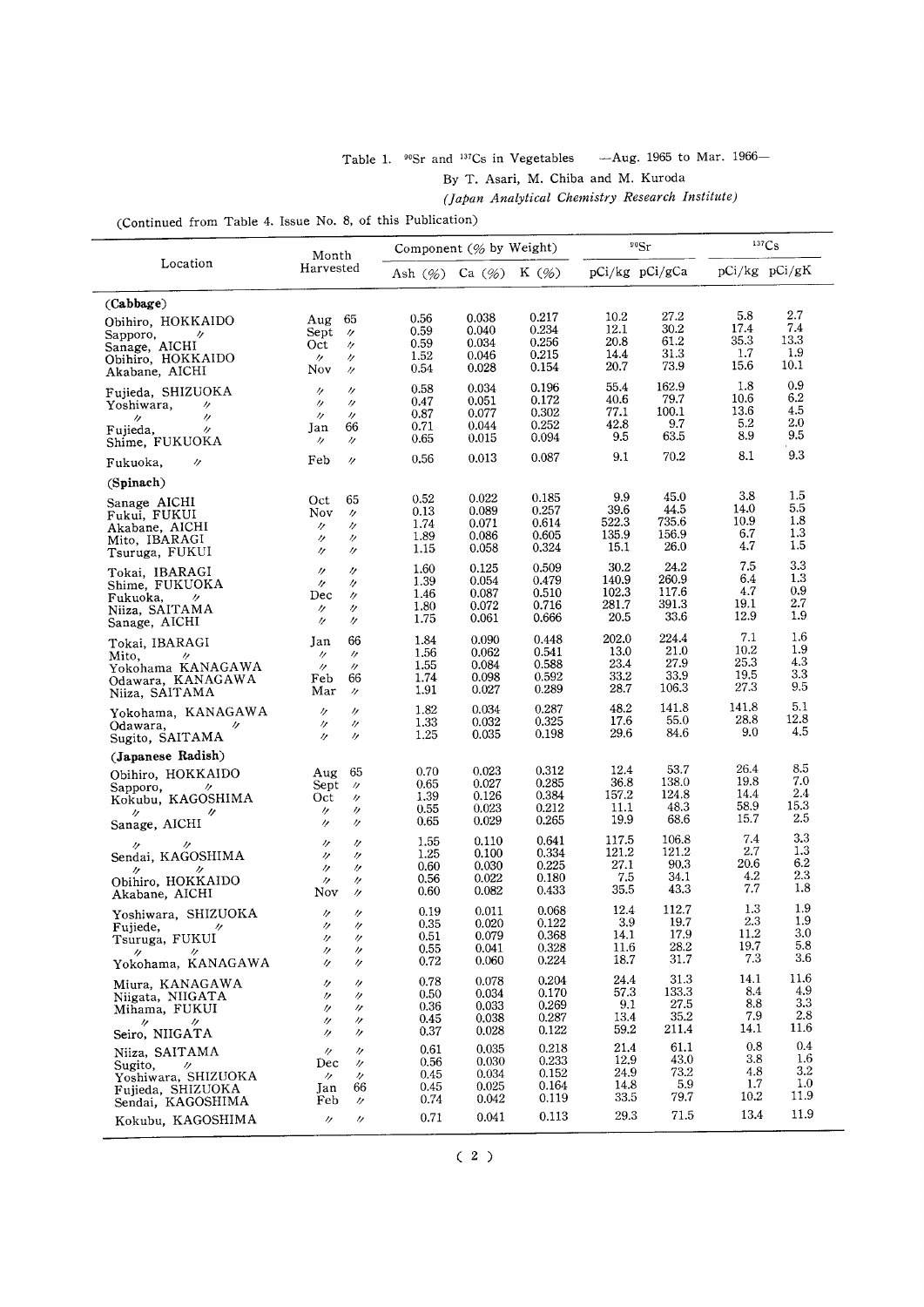

#### Figure 2. <sup>90</sup>Sr and <sup>137</sup>Cs in Vegetables -All Japan Mean Values-

#### Strontium-90 and Cesium-137 in Total Diet

(Japan Analytical Chemistry Research Institute)

Since June 1963, the Japan Analytical Chemistry Research Institute has conducted analyses of total diet samples from the 19 prefectures shown in Figure 3.

One city and one village in each prefecture was chosen as representative of urban and rural districts of these prefectures, respectively. Ten families from each location were chosen at random, and each family presented a normal portion of the regular diet consumed in one day by an adult or a child. Diet at special occasions was avoided.

Composite samples from the 10 families were ashed together and analyzed using the method recommended by the Science and Technology Agency.

Results obtained during the period November 1965 to February 1966 are shown in Table 2.

Figure 4. shows the all Japan mean value of total diet.



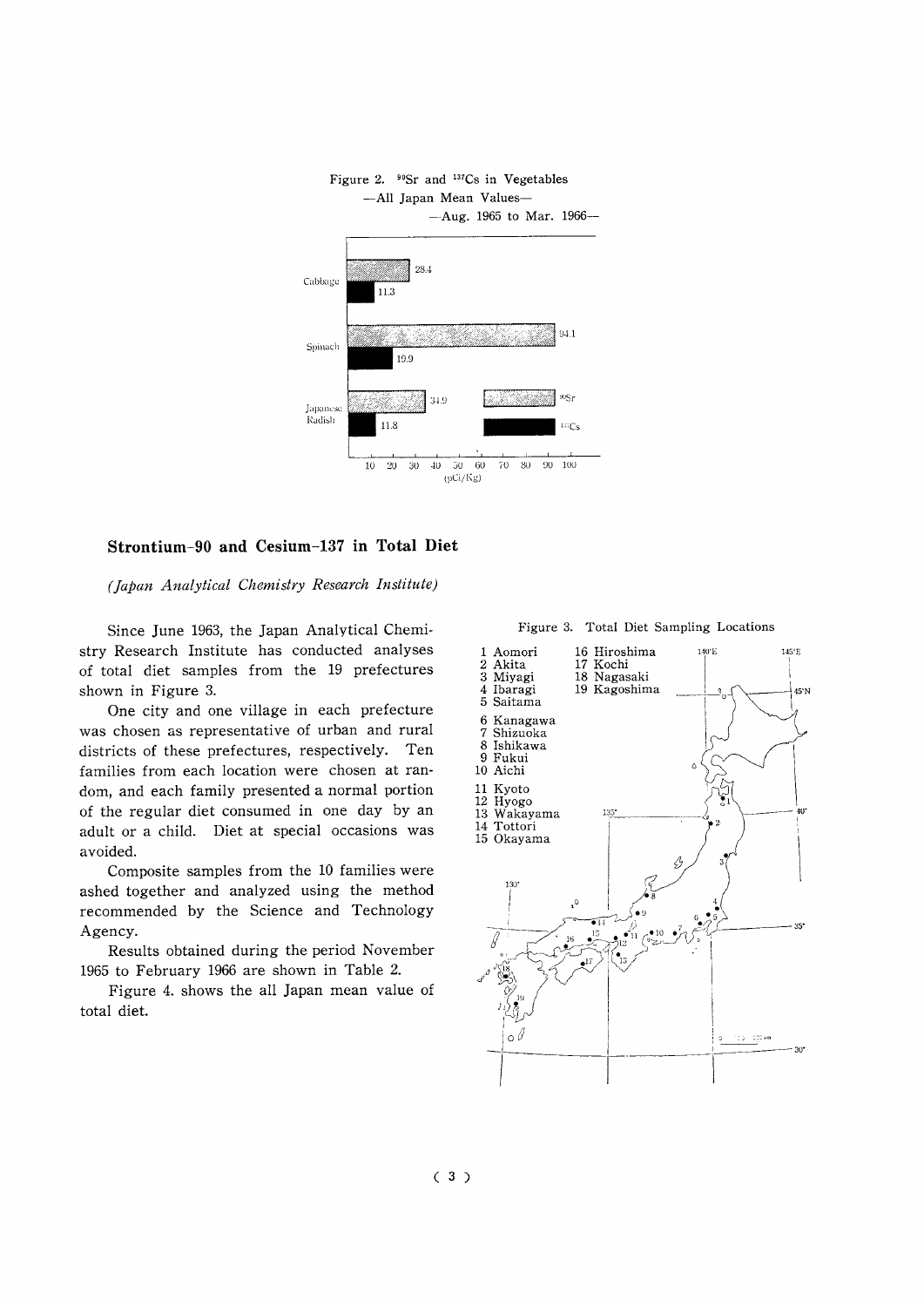#### Table 2.  $^{90}Sr$  and  $^{137}Cs$  in Total Diet --Nov. 1965 to Feb. 1966-

By T. Asari, M. Chiba and M. Kuroda

(Japan Analytical Chemistry Research Institute)

(Continued from Table 11, Issue No. 7, of this Publication)

|                                                                                     |                                                                                         |                                                                | Daily Intake                         |                                 |                                      |                                    |                                      |                                      |                              |  |  |
|-------------------------------------------------------------------------------------|-----------------------------------------------------------------------------------------|----------------------------------------------------------------|--------------------------------------|---------------------------------|--------------------------------------|------------------------------------|--------------------------------------|--------------------------------------|------------------------------|--|--|
| Location                                                                            | Month                                                                                   |                                                                | Ash $(g)$                            | Ca (mg)                         | $K$ (mg)                             | $90Sr$ (pCi)                       | $137Cs$ (pCi)                        | 90Sr<br>(pCi/gCa)                    | 137Cs<br>(pCi/gK)            |  |  |
|                                                                                     |                                                                                         |                                                                | (URBAN ADULT DIET)                   |                                 |                                      |                                    |                                      |                                      |                              |  |  |
| Aomori, AOMORI                                                                      | Nov                                                                                     | 65                                                             | 15.1                                 | 633                             | 1909                                 | 13.3                               | 31.8                                 | 21.0                                 | 16.7                         |  |  |
| Akita, AKITA                                                                        | 11                                                                                      | $^{\prime\prime}$                                              | 17.3                                 | 851                             | 2206                                 | 12.8                               | 13.5                                 | 15.0                                 | 6.1                          |  |  |
| Sendai, MIYAGI                                                                      | $^{\prime\prime}$                                                                       | $\prime\prime$                                                 | 23.8                                 | 576                             | 2149                                 | 11.1                               | 32.9                                 | 19.3                                 | 15.3                         |  |  |
| Mito, IBARAGI                                                                       | $^{\prime\prime}$                                                                       | $^{\prime\prime}$                                              | 19.8                                 | 539                             | 1693                                 | 10.1                               | 37.0                                 | 18.8                                 | 21.9                         |  |  |
| Omiya, SAITAMA                                                                      | $^{\prime\prime}$                                                                       | $^{\prime\prime}$                                              | 10.2                                 | 217                             | 872                                  | 5.1                                | 10.5                                 | 23.5                                 | 12.0                         |  |  |
| Kamakura, KANAGAWA                                                                  | $^{\prime\prime}$                                                                       | $\prime$                                                       | 17.0                                 | 590                             | 1853                                 | 10.1                               | 42.0                                 | 17.1                                 | 22.7                         |  |  |
| Kanazawa, ISHIKAWA                                                                  | $^{\prime\prime}$                                                                       | $^{\prime\prime}$                                              | 22.0                                 | 478                             | 996                                  | 30.5                               | 19.1                                 | 63.9                                 | 19.2                         |  |  |
| Fukui, FUKUI                                                                        | $^{\prime\prime}$                                                                       | $\prime$                                                       | 19.0                                 | 792                             | 2284                                 | 13.7                               | 38.7                                 | 17.3                                 | 16.9                         |  |  |
| Numazu, SHIZUOKA                                                                    | 11                                                                                      | $^{\prime\prime}$                                              | 12.0                                 | 336                             | 1091                                 | 10.2                               | 23.2                                 | 30.4                                 | 21.3                         |  |  |
| Kariya, AICHI                                                                       | $\prime$                                                                                | $^{\prime\prime}$                                              | 15.9                                 | 455                             | 1294                                 | 9.0                                | 22.2                                 | 19.8                                 | 17.2                         |  |  |
| Kyoto, KYOTO                                                                        | Dec                                                                                     | $^{\prime\prime}$                                              | 7.7                                  | 169                             | 702                                  | 7.4                                | 5.9                                  | 43.4                                 | 8.5                          |  |  |
| Kakogawa, HYOGO                                                                     | $\prime$                                                                                | $^{\prime\prime}$                                              | 20.7                                 | 513                             | 1740                                 | 10.7                               | 21.9                                 | 20.8                                 | 12.6                         |  |  |
| Wakayama, WAKAYAMA                                                                  | Feb                                                                                     | 66                                                             | 15.9                                 | 650                             | 1432                                 | 5.9                                | 26.3                                 | 9.0                                  | 18.4                         |  |  |
| Tottori, TOTTORI                                                                    | Nov                                                                                     | 65                                                             | 12.0                                 | 449                             | 1123                                 | 9.8                                | 18.0                                 | 21.8                                 | 16.0                         |  |  |
| Okayama, OKAYAMA                                                                    | $^{\prime\prime}$                                                                       | $\prime$                                                       | 14.7                                 | 517                             | 1577                                 | 7.9                                | 14.6                                 | 15.3                                 | 9.3                          |  |  |
| Hiroshima, HIROSHIMA                                                                | Dec                                                                                     | $^{\prime\prime}$                                              | 10.8                                 | 288                             | 1155                                 | 7.9                                | 11.8                                 | 20.2                                 | 10.2                         |  |  |
| Kochi, KOCHI                                                                        | 11                                                                                      | $^{\prime\prime}$                                              | 10.3                                 | 395                             | 1293                                 | 13.2                               | 10.5                                 | 33.5                                 | 8.1                          |  |  |
| Nagasaki, NAGASAKI                                                                  | $\prime$                                                                                | $^{\prime\prime}$                                              | 16.7                                 | 628                             | 1633                                 | 13.4                               | 24.7                                 | 21.3                                 | 15.1                         |  |  |
| Kagoshima, KAGOSHIMA                                                                | Nov                                                                                     | $\prime$                                                       | 18.7                                 | 565                             | 1969                                 | 29.0                               | 44.7                                 | 51.4                                 | 22.7                         |  |  |
|                                                                                     |                                                                                         |                                                                |                                      | (RURAL ADULT DIET)              |                                      |                                    |                                      |                                      |                              |  |  |
| Aomori, AOMORI                                                                      | Nov                                                                                     | $\prime$                                                       | 17.7                                 | 455                             | 1802                                 | 22.1                               | 30.9                                 | 48.6                                 | 17.2                         |  |  |
| Yuwa, AKITA                                                                         | 11                                                                                      | $^{\prime\prime}$                                              | 13.5                                 | 515                             | 1107                                 | 39.6                               | 18.6                                 | 76.8                                 | 16.8                         |  |  |
| Natori, MIYAGI                                                                      | 〃                                                                                       | $\prime$                                                       | 21.9                                 | 771                             | 2015                                 | 11.0                               | 31.7                                 | 14.3                                 | 15.7                         |  |  |
| Tokai, IBARAGI                                                                      | 11                                                                                      | $\prime$                                                       | 19.9                                 | 770                             | 1897                                 | 11.2                               | 32.0                                 | 14.5                                 | 16.9                         |  |  |
| Niiza, SAITAMA                                                                      | 11                                                                                      | $^{\prime\prime}$                                              | 19.5                                 | 979                             | 2040                                 | 16.3                               | 30.6                                 | 16.7                                 | 15.0                         |  |  |
| Shiroyama, KANAGAWA                                                                 | Nov                                                                                     | 65                                                             | 13.8                                 | 453                             | 1416                                 | 6.4                                | 21.1                                 | 14.2                                 | 14.9                         |  |  |
| Kashiwano, ISHIKAWA                                                                 | $^{\prime\prime}$                                                                       | $^{\prime\prime}$                                              | 20.6                                 | 280                             | 1338                                 | 34.4                               | 26.6                                 | 122.9                                | 19.9                         |  |  |
| Miyama, FUKUI                                                                       | $^{\prime\prime}$                                                                       | $^{\prime\prime}$                                              | 13.7                                 | 333                             | 1305                                 | 10.3                               | 22.6                                 | 30.9                                 | 17.3                         |  |  |
| Hamaoka, SHIZUOKA                                                                   | $^{\prime\prime}$                                                                       | $^{\prime\prime}$                                              | 14.7                                 | 475                             | 1497                                 | 12.7                               | 15.3                                 | 26.7                                 | 10.2                         |  |  |
| Nishio, AICHI                                                                       | $\prime$                                                                                | $\prime$                                                       | 19.8                                 | 479                             | 1440                                 | 11.7                               | 20.3                                 | 24.4                                 | 14.1                         |  |  |
| Yagi, KYOTO                                                                         | $^{\prime\prime}$                                                                       | $^{\prime\prime}$                                              | 19.2                                 | 588                             | 2208                                 | 19.3                               | 19.5                                 | 32.9                                 | 8.8                          |  |  |
| Kakogawa, HYOGO                                                                     | Dec                                                                                     | $^{\prime\prime}$                                              | 10.4                                 | 367                             | 1228                                 | 6.2                                | 18.3                                 | 16.8                                 | 14.9                         |  |  |
| Shimotsu, WAKAYAMA                                                                  | Feb                                                                                     | 66                                                             | 14.2                                 | 498                             | 1299                                 | 7.7                                | 13.6                                 | 15.4                                 | 10.5                         |  |  |
| Fukube, TOTTORI                                                                     | Nov                                                                                     | 65                                                             | 17.3                                 | 526                             | 1718                                 | 18.4                               | 31.3                                 | 35.8                                 | 18.2                         |  |  |
| Tsudaka, OKAYAMA                                                                    | $^{\prime\prime}$                                                                       | $^{\prime\prime}$                                              | 12.9                                 | 285                             | 1578                                 | 13.1                               | 12.2                                 | 45.9                                 | 7.7                          |  |  |
| Shiwa, HIROSHIMA                                                                    | Dec                                                                                     | $^{\prime\prime}$                                              | 23.6                                 | 835                             | 1664                                 | 20.8                               | 32.3                                 | 24.9                                 | 12.1                         |  |  |
| Haruno, KOCHI                                                                       | $\prime$                                                                                | $^{\prime\prime}$                                              | 18.1                                 | 396                             | 1721                                 | 13.4                               | 18.3                                 | 22.5                                 | 10.6                         |  |  |
| Tokitsu, NAGASAKI                                                                   | $\prime$                                                                                | $^{\prime\prime}$                                              | 23.5                                 | 1001                            | 2275                                 | 15.0                               | 25.2                                 | 15.0                                 | 11.1                         |  |  |
| Miyanojo, KAGOSHIMA                                                                 | Nov                                                                                     | $\prime$                                                       | 18.9                                 | 812                             | 1971                                 | 32.5                               | 38.2                                 | 40.0                                 | 19.4                         |  |  |
|                                                                                     |                                                                                         |                                                                |                                      | (RURAL CHILD DIET)              |                                      |                                    |                                      |                                      | 18.9                         |  |  |
| Aomori, AOMORI<br>Yuwa, AKITA<br>Natori, MIYAGI<br>Tokai, IBARAGI<br>Niiza, SAITAMA | Nov<br>$^{\prime\prime}$<br>$^{\prime\prime}$<br>$^{\prime\prime}$<br>$^{\prime\prime}$ | $^{\prime\prime}$<br>11<br>$\prime$<br>$^{\prime\prime}$<br>11 | 10.1<br>12.3<br>14.0<br>15.5<br>11.7 | 361<br>619<br>504<br>800<br>473 | 1908<br>1055<br>1348<br>2356<br>1182 | 10.5<br>13.5<br>7.0<br>9.1<br>11.0 | 20.7<br>17.1<br>35.2<br>24.6<br>20.6 | 29.1<br>21.8<br>14.0<br>11.3<br>23.3 | 16.2<br>26.1<br>18.1<br>17.4 |  |  |
| Shiroyama, KANAGAWA                                                                 | 11                                                                                      | "                                                              | 9.5                                  | 380                             | 1032                                 | 5.6                                | 20.6                                 | 14.8                                 | 19.9                         |  |  |
| Matsuto, ISHIKAWA                                                                   | $^{\prime\prime}$                                                                       | 11                                                             | 9.2                                  | 246                             | 943                                  | 12.8                               | 16.6                                 | 50.0                                 | 17.6                         |  |  |
| Miyama, FUKUI                                                                       | $^{\prime\prime}$                                                                       | 11                                                             | 13.2                                 | 438                             | 1239                                 | 29.5                               | 21.6                                 | 67.3                                 | 17.4                         |  |  |
| Hamaoka, SHIZUOKA                                                                   | $^{\prime\prime}$                                                                       | $^{\prime\prime}$                                              | 7.3                                  | 255                             | 621                                  | 6.6                                | 8.5                                  | 26.0                                 | 13.7                         |  |  |
| Nishio, AICHI                                                                       | $\prime$                                                                                | $^{\prime\prime}$                                              | 9.9                                  | 341                             | 977                                  | 6.1                                | 18.0                                 | 17.8                                 | 18.4                         |  |  |
| Yagi, KYOTO                                                                         | Dec                                                                                     | $^{\prime\prime}$                                              | 12.3                                 | 394                             | 1224                                 | 8.5                                | 22.9                                 | 21.6                                 | 18.7                         |  |  |
| Kakogawa, HYOGO                                                                     | $^{\prime\prime}$                                                                       | $\prime$                                                       | 15.0                                 | 711                             | 1487                                 | 8.9                                | 24.9                                 | 12.4                                 | 16.7                         |  |  |
| Shimotsu, WAKAYAMA                                                                  | Feb                                                                                     | 66                                                             | 6.5                                  | 179                             | 639                                  | $3.2\,$                            | 10.1                                 | 17.6                                 | 15.8                         |  |  |
| Fukube, TOTTORI                                                                     | Nov                                                                                     | $\prime$                                                       | 12.2                                 | 575                             | 1274                                 | 27.5                               | 20.7                                 | 47.9                                 | 16.3                         |  |  |
| Tsudaka, OKAYAMA                                                                    | $^{\prime\prime}$                                                                       | $^{\prime\prime}$                                              | 7.1                                  | 273                             | 694                                  | 7.0                                | 8.8                                  | 25.7                                 | 12.7                         |  |  |
| Shiwa, HIROSHIMA                                                                    | Dec                                                                                     | 65                                                             | 16.6                                 | 559                             | 1537                                 | 15.1                               | 22.5                                 | 27.0                                 | 14.6                         |  |  |
| Haruno, KOCHI                                                                       | 11                                                                                      | $^{\prime\prime}$                                              | 17.1                                 | 676                             | 1582                                 | 12.5                               | 21.3                                 | 18.5                                 | 13.5                         |  |  |
| Tokitsu, NAGASAKI                                                                   | $\prime$                                                                                | $^{\prime\prime}$                                              | 15.4                                 | 322                             | 1478                                 | 12.1                               | 18.9                                 | 37.6                                 | 12.8                         |  |  |
| Miyanojo, KAGOSHIMA                                                                 | Nov                                                                                     | $^{\prime\prime}$                                              | 9.2                                  | 361                             | 1020                                 | 11.7                               | 26.4                                 | 32.4                                 | 25.9                         |  |  |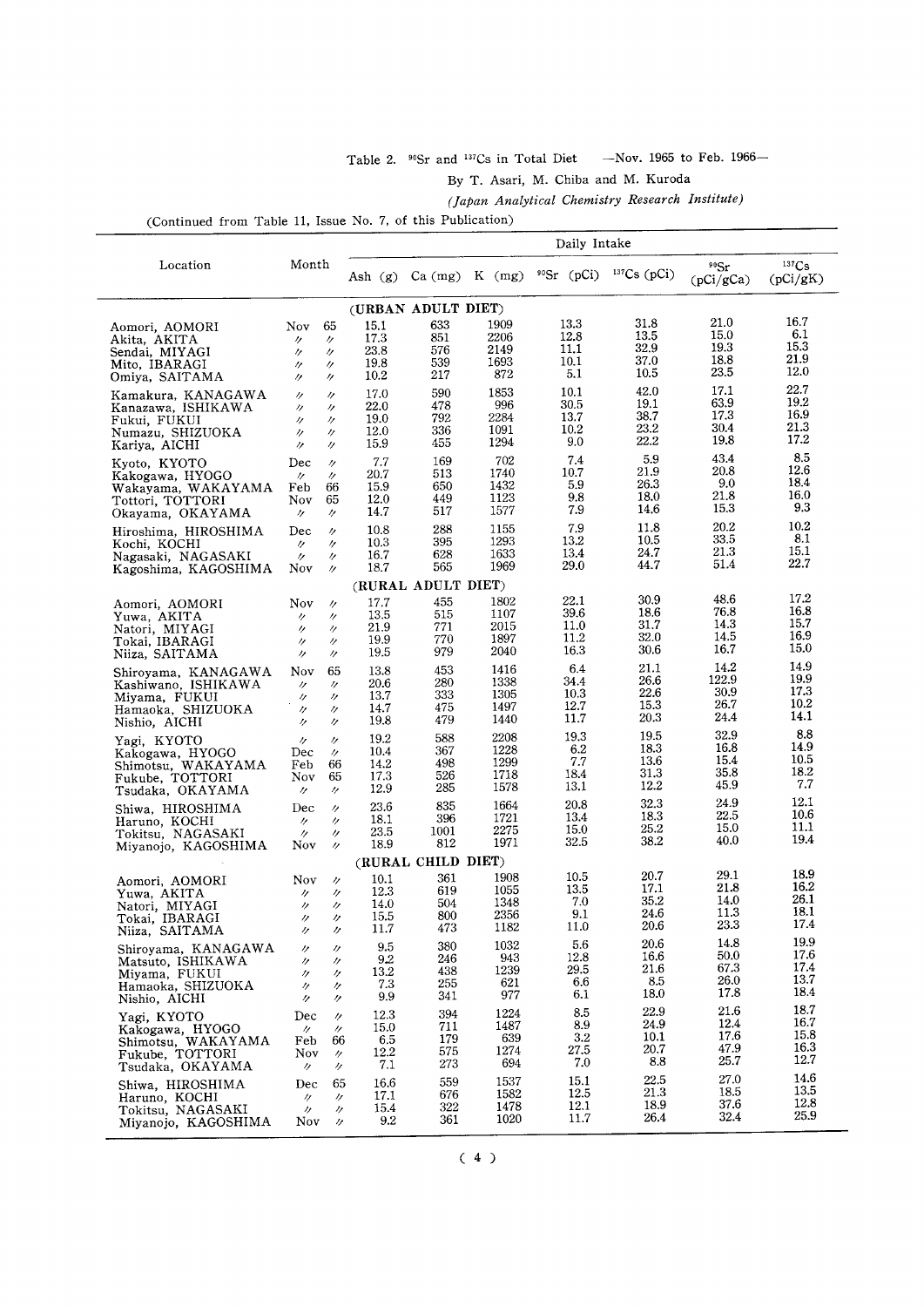Figure 4.  $\text{°9Sr}$  and  $\text{°137Cs}$  in Total Diet -Nov. 1965 to Feb. 1966--All Japan Mean Values-

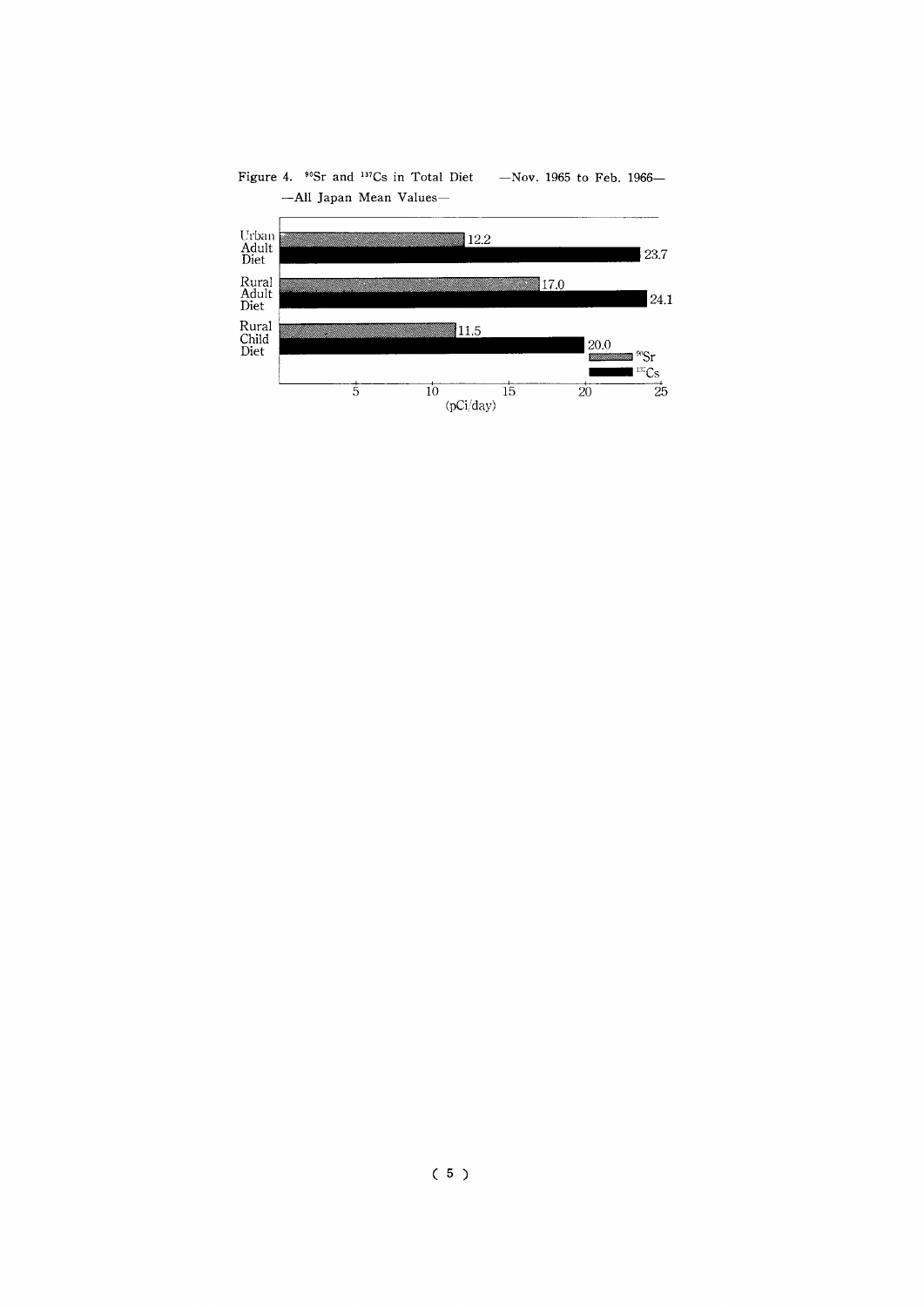### Human Data

#### Total Body Burden of Cesium-137 as Assessed by Blood Analysis

#### (Institue of Public Health)

Basic investigation conducted at the Institute of Public Health since 1963 through 1965 on the assessment of total body burden of cesium-137 by the analysis of blood revealed such assessment justifiably be made under limited conditions<sup>1,2)</sup>. Citrated whole blood samples (200 ml each) were purchased through blood banks throghout this country since1964 and analyzed for cesium-137 content by a radiochemical method<sup>3</sup>. Sampling locations are shown in Figure 5. The results for 1964-1966 are shown in Table 3.

To estimate the body levels of cesium-137, the relation factor of 6 was multiplied to the blood concentration to get the body burden per unit body weight ( $pCi/kg$ ), which was then divi-

Figure 5. Blood Sampling Location



ded by an assumed concentration of potassium in unit body weight  $(2g/kg)$  to get the concentration of cesium-137 per gram of potassium in the body ( $pCi/gk$ ). The relation factor is defined as:  $Factor = \frac{Total}{\sqrt{2}}$ 

Body weight Total body burdens thus estimated for 1964-1966 are shown in Table 4.

- 1) N. Yamagata and T. A. Iinuma, Total body burden of cesium-137 in Japanese in 1964 as assessed by blood analysis. Health Physics 12, No. 7 (1966)
- 2) N. Yamagata et al., In vivo experiment on the metabolism of cesium in human blood with reference to rubidium and potassium. J. Rad. Res. Japan, 7, 30-47(1966)
- 3) N. Yamagata, The currently used methods of radiochemical separation of cesium-137 in blood and lowbackground counting with a 4 counter. Bull. Inst. Publ. Health 13, 153-8 (1964)

| Table 3. <sup>137</sup> Cs in Whole Blood Samples from Blood |  |  |  |  |  |  |  |  |
|--------------------------------------------------------------|--|--|--|--|--|--|--|--|
| Banks<br>$-1964$ to 1966-                                    |  |  |  |  |  |  |  |  |
| By N. Yamagata                                               |  |  |  |  |  |  |  |  |
| (Institute of Public Health)                                 |  |  |  |  |  |  |  |  |

|  | (pCi/kg) |  |
|--|----------|--|

| Prefecture |                  |      |  |      | July 1964, June 1965, Apr.-May 1966 |  |
|------------|------------------|------|--|------|-------------------------------------|--|
| Hokkaido   |                  | 43.4 |  | 28.5 | 24.8                                |  |
|            |                  | 33.8 |  | 25.1 | 27.7                                |  |
|            |                  | 53.0 |  | 28.5 | 25.7                                |  |
|            |                  | 46.4 |  | 41.9 | 25.9                                |  |
|            |                  | 42.4 |  | 37.5 | 22.3                                |  |
|            | <b>Mean</b> 43.8 |      |  | 32.3 | 25.3                                |  |
| Aomori     |                  |      |  |      | 21.1                                |  |
|            |                  |      |  |      | 21.7                                |  |
|            |                  |      |  |      | 21.3                                |  |
|            |                  |      |  |      | 35.4                                |  |
|            |                  |      |  |      | 18.2                                |  |
|            | Mean             |      |  |      | 23.5                                |  |
| Miyagi     |                  | 48.7 |  | 15.0 | 38.5                                |  |
|            |                  | 40.5 |  | 34.2 | 20.4                                |  |
|            |                  | 32.4 |  | 23.9 | 17.2                                |  |
|            |                  | 29.3 |  | 35.9 | 23.5                                |  |
|            |                  | 32.2 |  | 23.0 | 28.4                                |  |
|            | Mean             | 36.6 |  | 26.4 | 25.6                                |  |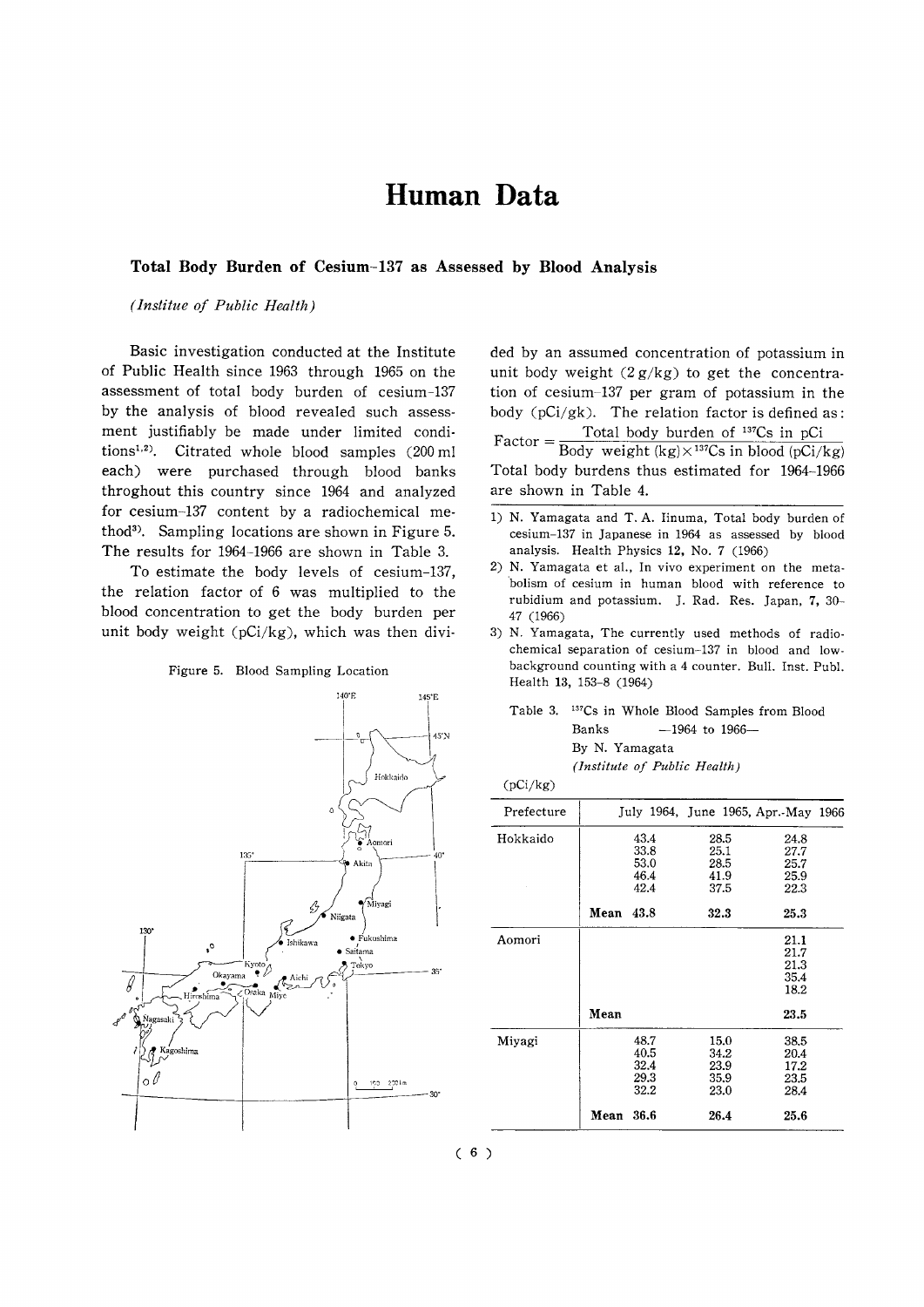| Prefecture |      |                                              |                                      |                              | July 1964, June 1965, Apr.-May 1966          |  |
|------------|------|----------------------------------------------|--------------------------------------|------------------------------|----------------------------------------------|--|
| Fukushima  |      | 40.7<br>39.2<br>40.6<br>44.6<br>43.6         |                                      |                              | 21.5<br>16.9<br>12.1<br>22.9<br>10.3         |  |
|            | Mean | 41.7                                         |                                      |                              | 16.7                                         |  |
| Akita      |      |                                              | 968*                                 | 29.4<br>43.2<br>28.6<br>35.1 |                                              |  |
|            | Mean |                                              | 34.1                                 |                              |                                              |  |
| Niigata    | Mean | 45.9<br>45.0<br>80.8<br>58.5<br>99.8<br>66.0 |                                      |                              | 29.4<br>36.0<br>19.0<br>24.2<br>24.1<br>26.5 |  |
| Ishikawa   |      |                                              | 26.2<br>22.9<br>22.2<br>22.3<br>34.3 |                              |                                              |  |
|            | Mean |                                              | 25.6                                 |                              |                                              |  |
| Saitama    |      |                                              | 27.5<br>27.5<br>28.6<br>28.3<br>21.9 |                              |                                              |  |
|            | Mean |                                              | 26.8                                 |                              |                                              |  |
| Tokyo      |      | 34.8<br>28.3<br>37.6<br>22.6<br>27.8         | 23.0<br>29.5<br>26.3<br>22.3<br>21.1 |                              | 15.4<br>16.1<br>15.7<br>17.0<br>18.1         |  |
|            | Mean | 30.2                                         | 24.4                                 |                              | 16.5                                         |  |
| Aichi      |      |                                              |                                      |                              | 26.8<br>20.0<br>48.8*<br>24.1<br>19.2        |  |
|            | Mean |                                              |                                      |                              | 22.5                                         |  |
| Miye       |      |                                              | 22.2<br>23.5<br>27.8<br>19.8<br>32.0 |                              |                                              |  |
|            | Mean |                                              | 25.1                                 |                              |                                              |  |
| Kyoto      |      | 29.1<br>27.7<br>43.8<br>49.2<br>40.1         |                                      |                              | 15.2<br>19.1<br>15.3<br>15.7<br>15.3         |  |
|            | Mean | 38.0                                         |                                      |                              | 16.1                                         |  |

| Osaka         |      | 24.9 | 30.4 | 25.8 |
|---------------|------|------|------|------|
|               |      | 27.6 | 29.8 | 15.4 |
|               |      | 28.8 | 23.4 | 22.8 |
|               |      | 25.2 | 20.8 | 25.6 |
|               |      |      | 26.7 | 17.4 |
|               |      |      |      |      |
|               | Mean | 26.6 | 26.2 | 21.4 |
| Okayama       |      |      | 24.4 |      |
|               |      |      | 20.3 |      |
|               |      |      | 21.3 |      |
|               |      |      | 16.0 |      |
|               |      |      | 18.4 |      |
|               | Mean |      | 20.1 |      |
| Hiroshima     |      | 25.0 |      | 19.0 |
|               |      | 20.4 |      | 21.2 |
|               |      | 23.2 |      | 23.5 |
|               |      | 29.1 |      | 16.3 |
|               |      | 27.6 |      | 23.9 |
|               | Mean | 25.1 |      | 20.8 |
| Nagasaki      |      | 22.0 |      |      |
|               |      | 48.0 |      |      |
|               |      | 38.8 |      |      |
|               |      | 31.5 |      |      |
|               |      | 34.3 |      |      |
|               | Mean | 34.9 |      |      |
| Kagoshima     |      |      |      | 30.7 |
|               |      |      |      | 27.6 |
|               |      |      |      | 18.9 |
|               |      |      |      | 22.7 |
|               |      |      |      | 27.9 |
|               | Mean |      |      | 25.6 |
| Over-all mean |      | 38.1 | 26.6 | 21.9 |
|               |      |      |      |      |

\* Excluded in Obtaining the mean

Table 4. Total Body Burden of <sup>137</sup>Cs in Japanese People as Assessed by Blood Analysis By N. Yamagata (Institute of Public Health)  $(pCi/gk)$ 

| Prefecture                    |            | July 1964, June 1965. | Apr. May 1966 |
|-------------------------------|------------|-----------------------|---------------|
| Hokkaido<br>Aomori            | 131        | 97                    | 76<br>71      |
| Miyagi<br>Fukushima<br>Akita  | 110<br>125 | 79<br>102             | 77<br>50      |
| Niigata<br>Ishikawa           | 198        | 77                    | 80            |
| Saitama<br>Tokyo<br>Aichi     | 91         | 80<br>73              | 50<br>68      |
| Miye<br>Kvoto                 | 114        | 75                    | 48            |
| Osaka<br>Okayama<br>Hiroshima | 80<br>75   | 79<br>60              | 64<br>62      |
| Nagasaki<br>Kagoshima         | 105        |                       | 77            |
| Mean                          | 114        | 80                    | 66            |

 $\overline{\phantom{0}}$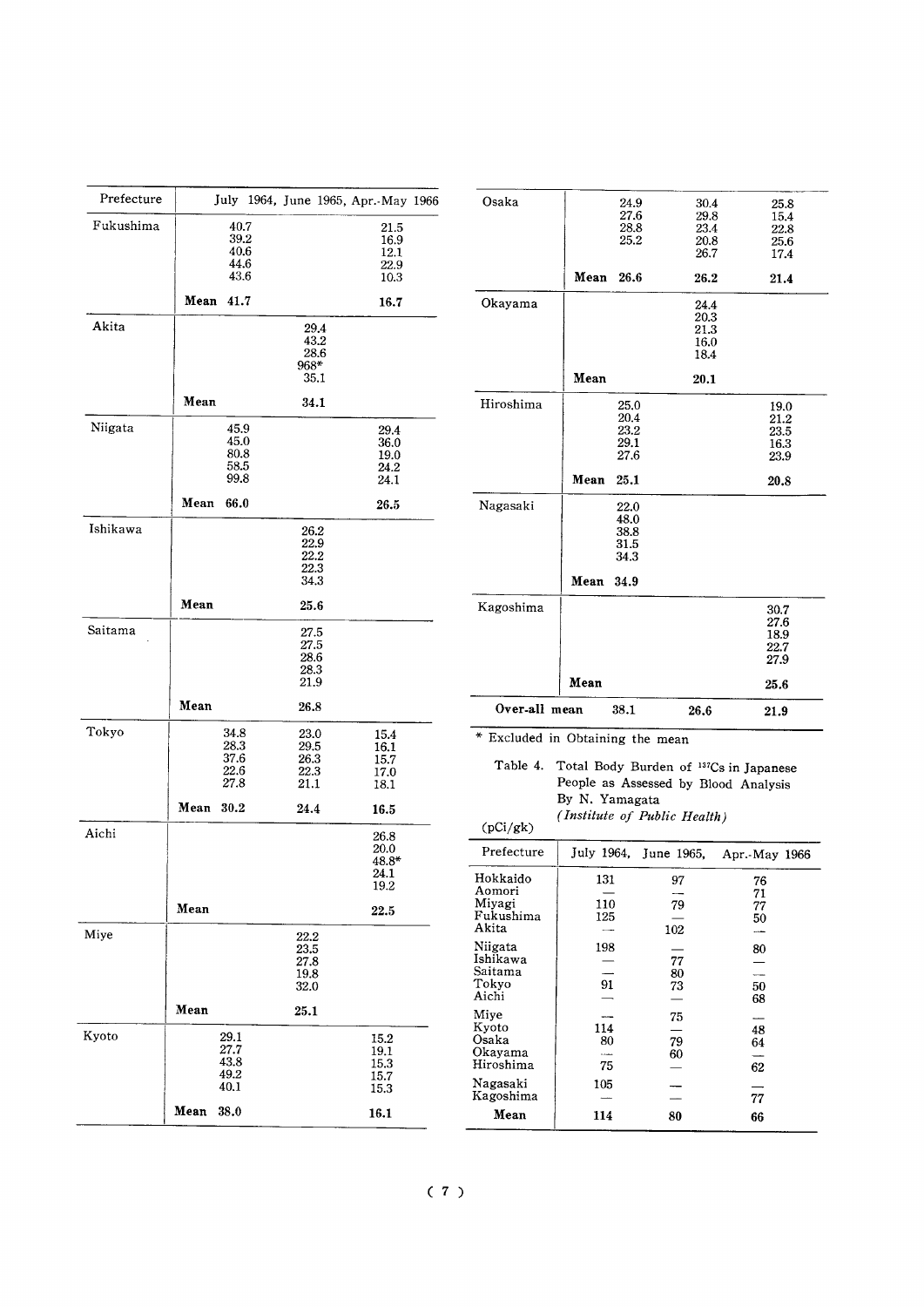# DATA OF THE FOURTH NUCLEAR TEST BY THE PEOPLE'S REPUBLIC OF CHINA

Meteorological Data

Gross Beta-radioactivity and activity of Radio-iodine in Rain and Dry Fallout

Part 1 (Meteorological Agency)

The determination of gross beta-activity in precipitation and airborne dusts near the ground has been conducted at the 13 stations in the network of the Meteorological Agency shown in Figure 6. Sampling and counting procedures are the same as described in the Issue No. 5 of this publication series (see page 2 of No. 5).

Radioactive fallout caused by the 4th nuclear detonation of People's Republic of China was clearly detected in the monitoring network mentioned above. The daily data of the radioactivity concentration in precipitaion and air near the ground and radioactive deposition obtained for the period of Oct. 23 through Nov. 13. 1966 are shown in Tables 5, 6 and 7.

Forecast of arrival of the nuclear cloud to Japan was performed by drawing air trajectories in the lower troposphere. In this case, source condition of the cloud was assumed as follows: (1) location;  $40^{\circ}$ N.  $90^{\circ}$ E (2) altitude; the lower height above the ground (3) time: Oct. 27, 00h00m GMT (00<sup>h</sup>00<sup>m</sup> JST). Anticyclone extending over the region of testing site of the detonation made drawing of the air trajectory rather difficult. Based on the information of meteorlogical condition, i. e., synoptic weather charts acquired till Oct. 29 00<sup>h00m</sup> GMT, 700 mb trajectory and track of the traveling anticyclone were estimated as shown in the Figure 7. Arrival date of the nuclear fallout was announced to probably be Oct. 31 to Nov. 1 basing on this result.

Actual Situation of the radioactive fallout is seen in the Figure 8. which is the day-to-day variation of the gross beta concentration in rain and air. The highest value of 13 data evey day is plotted in the figure 8. The first detection of the fresh fallout was on Nov. 1 for both rain and airborne dust and successively the peak value of it appeared on Nov. 2. Comparatively dry days prevailing in the period concerned gave rise to a little sampling of wet fallout. After an intermission of a few days, the radioactive contamination extended toward north covering Hokkaido. As the result, the second peak of the beta-activity concentration occurred on Nov. 7 in the Hokkaido Island. This date onward, the activity concentration decreased by both the radioactive decay and transfer of the cloud.

The after-the-event air trajectories were depicted for the 4 levels i. e., 300, 500, 700 and 850 mb in the troposphere. The most fitting trajectory, that of 700 mb, is shown in Figure 9. Lateral spread normal to the trajectory line implies 4 times sigma of the Fickian diffusion assumed here. The feature of the 700 mb level trajectory suggests that the nuclear cloud past the altitude exceeding this level over Japan, taking into account the fall time of radioactive particulate to the ground. On the contrary, the 500 mb trajectory passes on 30th over Japan. In considering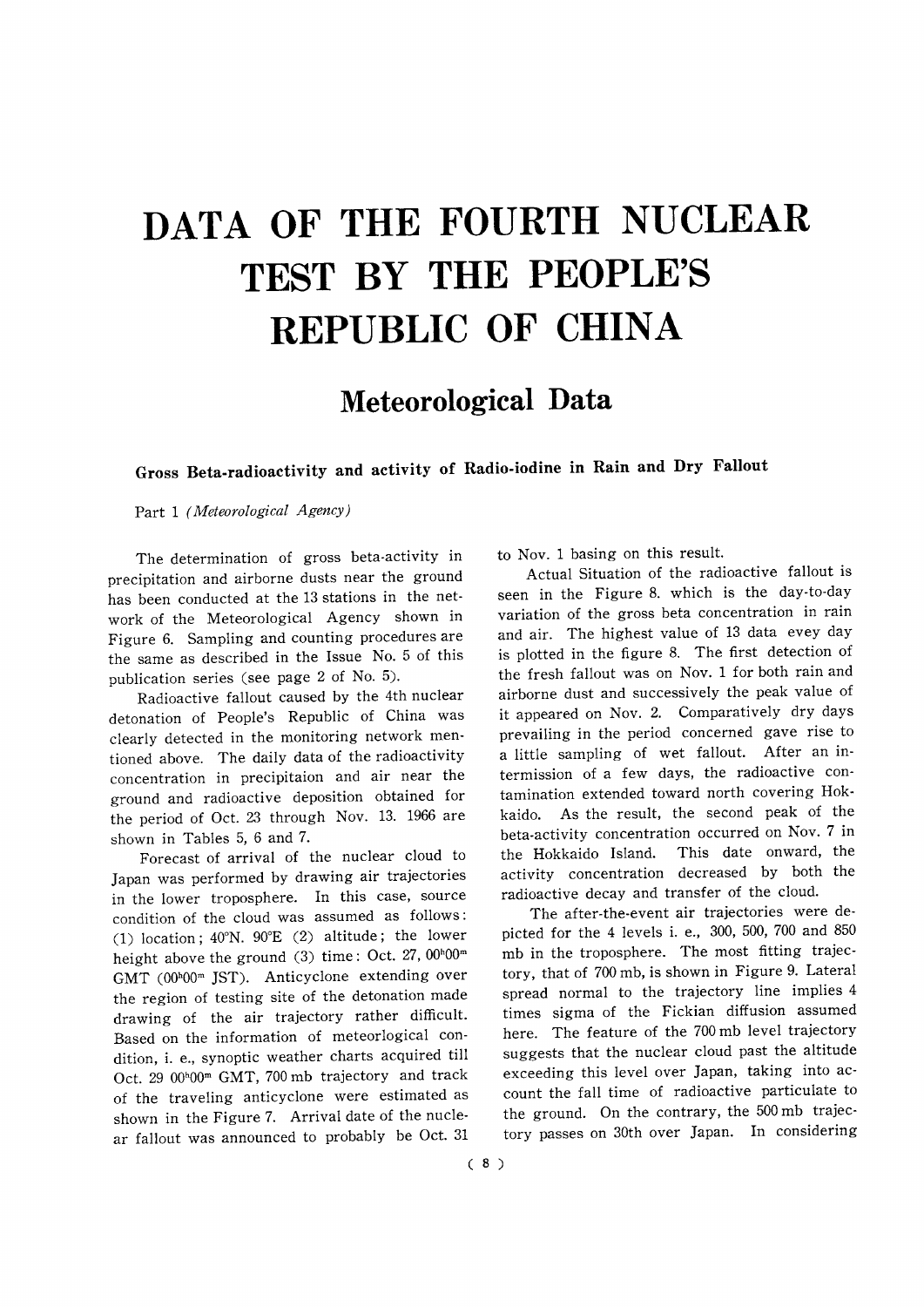the meteorological situations mentioned above, the most likely passage of the nuclear cloud over Japan may be estimated on date of Oct. 30 and the altitude between the 700 mb and 500 mb levels.

The asterisk in Table 5 and 6 indicates the value when precipitation stops the day before that sampling day.

#### Figure 6. Fallout Observation Network of Meteorological Ageney



Table 5. Gross  $\beta$ -activity in Rain -Oct. 23. to Nov. 13, 1966-Compiled by N. Murayama, H. Fujimoto, and M. Kamiyama. (Meteorological Agency)

| (pCi/ml)                                          |                   |                |     |                 |                          |                   |                                    |                              |                   |                              |                  |
|---------------------------------------------------|-------------------|----------------|-----|-----------------|--------------------------|-------------------|------------------------------------|------------------------------|-------------------|------------------------------|------------------|
| Station                                           | <b>Oct</b><br>23  | 24             | 25  | 26              | 27                       | 28                | 29                                 | 30                           | 31                | $\overline{\text{Nov}}$<br>1 | $\boldsymbol{2}$ |
| Wakkanai<br>Sapporo<br>Kushiro<br>Sendai<br>Akita | 0.0<br>0.0<br>0.0 | 0.0<br>$0.0\,$ |     | 0.0<br>0.1      | 0.0<br>0.0<br>0.0<br>0.1 | 0.0<br>0.0<br>0.0 | 0.0<br>0.0<br>0.0<br>$0.1*$<br>0.1 | 0.0<br>$0.0\,$<br>0.0<br>0.0 | 0.0<br>0.0<br>0.0 |                              | 0.0              |
| Tokyo<br>Wajima<br>Hachijojima                    | 0.0               |                |     | 0.0<br>0.0      | 0.0<br>$0.0\,$           | 0.0<br>0.0        | 0.0                                | 0.0                          |                   | 0.9                          |                  |
| Osaka<br>Yonago                                   | 0.0               |                | 0.1 | 0.1<br>0.0      | $0.0\,$                  | 0.0               | $0.1\mathrm{*}$                    |                              |                   |                              |                  |
| Murotomisaki<br>Fukuoka<br>Kagoshima              |                   |                | 0.0 | 0.0             | 0.1<br>0.1               | 0.0               |                                    |                              |                   |                              |                  |
| Station                                           | Nov<br>3          | $\overline{4}$ | 5   | $6\phantom{1}6$ | 7                        | 8                 | 9                                  | 10                           | 11                | 12                           | 13               |
| Wakkanai                                          | 0.0               |                |     |                 | 5.0                      | $1.7*$            |                                    | $1.5\,$                      | $0.3\,$           | 0.3<br>0.3                   | $0.1*$           |
| Sapporo<br>Kushiro<br>Sendai                      |                   |                |     |                 | 2.7                      |                   |                                    |                              |                   |                              |                  |
| Akita                                             |                   |                | 4.6 | 1.0             | 1.1                      |                   |                                    | $1.3\,$                      |                   |                              |                  |
| Tokyo<br>Wajima<br>Hachijojima                    |                   |                |     | $1.1\,$         |                          |                   |                                    |                              | 0.0               |                              |                  |
| Osaka<br>Yonago                                   | 0.2               |                |     |                 | $\rm 0.3$<br>1.5         |                   |                                    |                              |                   |                              |                  |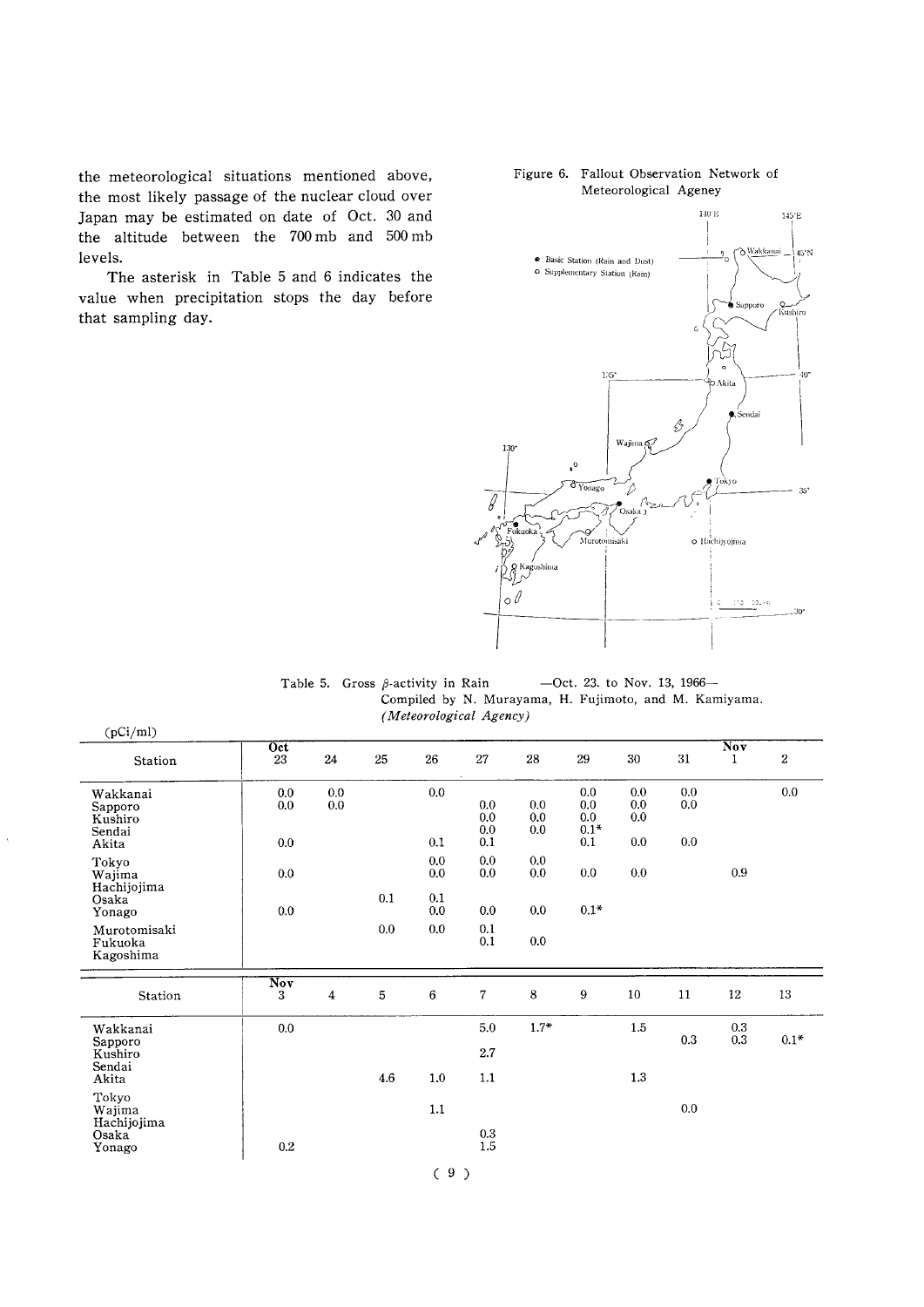| Station                              | Nov.<br>., | b | b   | -   | 9 | 10 | 12 | 13 |
|--------------------------------------|------------|---|-----|-----|---|----|----|----|
| Murotomisaki<br>Fukuoka<br>Kagoshima |            |   | 0.5 | 0.1 |   |    |    |    |

| Table 6. Gross $\beta$ -deposits | $-$ Oct. 23 to Nov. 13, 1966 $-$                      |
|----------------------------------|-------------------------------------------------------|
|                                  | Compiled by N. Murayama, H. Fujimoto, and M. Kamiyama |
| (Meteorological Agency)          |                                                       |

| (mCi/km <sup>2</sup> )                            |                   |                |         |                          |                          |                   |                                                              |                          |                   |                              |              |
|---------------------------------------------------|-------------------|----------------|---------|--------------------------|--------------------------|-------------------|--------------------------------------------------------------|--------------------------|-------------------|------------------------------|--------------|
| Station                                           | Oct<br>23         | 24             | 25      | 26                       | 27                       | 28                | 29                                                           | 30                       | 31                | $\overline{\text{Nov}}$<br>ı | $\mathbf{2}$ |
| Wakkanai<br>Sapporo<br>Kushiro<br>Sendai<br>Akita | 0.0<br>0.0<br>0.0 | 0.0<br>0.0     |         | 0.0<br>0.3               | 0.0<br>0.0<br>0.0<br>1.2 | 0.0<br>0.0<br>0.0 | 0.0<br>0.0<br>0.0<br>$0.1\ensuremath{^{\ast}}\xspace$<br>2.2 | 0.0<br>0.0<br>0.0<br>0.0 | 0.0<br>0.0<br>0.0 |                              | 0.0          |
| Tokyo<br>Wajima<br>Hachijojima<br>Osaka<br>Yonago | 0.0<br>0.0        |                | $0.3\,$ | 0.0<br>0.0<br>0.4<br>0.0 | 0.0<br>0.0<br>0.0        | 0.0<br>0.0<br>0.0 | 0.0<br>$0.2^\ast$                                            | 0.0                      |                   | 4.4                          |              |
| Murotomisaki<br>Fukuoka<br>Kagoshima              |                   |                | 0.0     | 0.0                      | $2.7\,$<br>0.3           | 0.0               |                                                              |                          |                   |                              |              |
| Station                                           | Nov<br>3          | $\overline{4}$ | 5       | $\bf 6$                  | 7                        | 8                 | 9                                                            | $10\,$                   | 11                | 12                           | 13           |
| Wakkanai<br>Sapporo<br>Kushiso<br>Sendai<br>Akita | 0.0               |                | 42.3    | 3.2                      | 5.0<br>3.8<br>5.2        | $13.0*$           |                                                              | 3.3<br>1.8               | 2.7               | 2.0<br>0.8                   | $0.2\,$      |
| Tokyo<br>Wajima<br>Hachijojima<br>Osaka<br>Yonago | 0.6               |                |         | 4.2                      | 0.8<br>15.0              |                   |                                                              |                          | 0.0               |                              |              |
| Murotomisaki<br>Fukuoka<br>Kagoshima              |                   |                |         | 10.0                     | 1.0<br>0.0               |                   |                                                              |                          |                   |                              |              |

Table 7. Gross  $\beta$ -activity in Dust --Oct. 24 to Nov. 12, 1966-Compiled by N. Murayama, H. Fujimoto, and M. Kamiyama. (Meteorological Agency)

| $(pCi/m^3)$                                    |                                         |                                 | untitor ongitus zigenty j       |                                 |                                 |                                 |                                         |                                     |                                 |                                    |
|------------------------------------------------|-----------------------------------------|---------------------------------|---------------------------------|---------------------------------|---------------------------------|---------------------------------|-----------------------------------------|-------------------------------------|---------------------------------|------------------------------------|
| Station                                        | Oct<br>24                               | 25                              | 26                              | 27                              | 28                              | 29                              | 30                                      | 31                                  | Nov                             | 2                                  |
| Sapporo<br>Sendai<br>Tokyo<br>Osaka            | 0.2<br>0.2<br>0.5<br>0.7                |                                 | 0.0<br>0.5<br>1.3<br>0.2<br>0.7 |                                 | 0.0<br>0.2<br>0.5<br>0.2<br>0.0 | 0.0<br>0.2<br>0.3<br>0.2<br>0.5 | 0.0<br>0.0<br>$1.0\,$<br>$0.2\,$<br>0.2 | 0.0<br>0.0<br>0.4<br>1.0<br>0.5     | 0.2<br>2.9<br>0.9<br>0.5<br>1.4 | 0.0<br>0.5<br>20.0<br>17.0<br>15.0 |
| Fukuoka<br>Station                             | 0.7<br>Nov<br>3                         | 4                               | 5                               | 6                               | 7                               | 8                               | 9                                       | 10                                  | 11                              | 12                                 |
| Sapporo<br>Sendai<br>Tokyo<br>Osaka<br>Fukuoka | 0.2<br>0.2<br>$1.2\,$<br>$0.2\,$<br>0.2 | 0.2<br>0.2<br>0.3<br>0.7<br>0.5 | 1.7<br>2.6<br>0.9<br>1.0<br>0.7 | 0.5<br>8.0<br>2.0<br>6.0<br>5.0 | 9.0<br>6.0<br>7.0<br>4.8<br>1.9 | 0.5<br>1.7<br>4.9<br>4.1<br>3.1 | 0.2<br>1.4<br>$3.2\,$<br>3.1<br>2.6     | $0.2\,$<br>0.7<br>2.4<br>3.4<br>1.9 | 1.2<br>0.7<br>0.8<br>0.7<br>1.7 | 0.2<br>0.5<br>2.7<br>1.2<br>1.7    |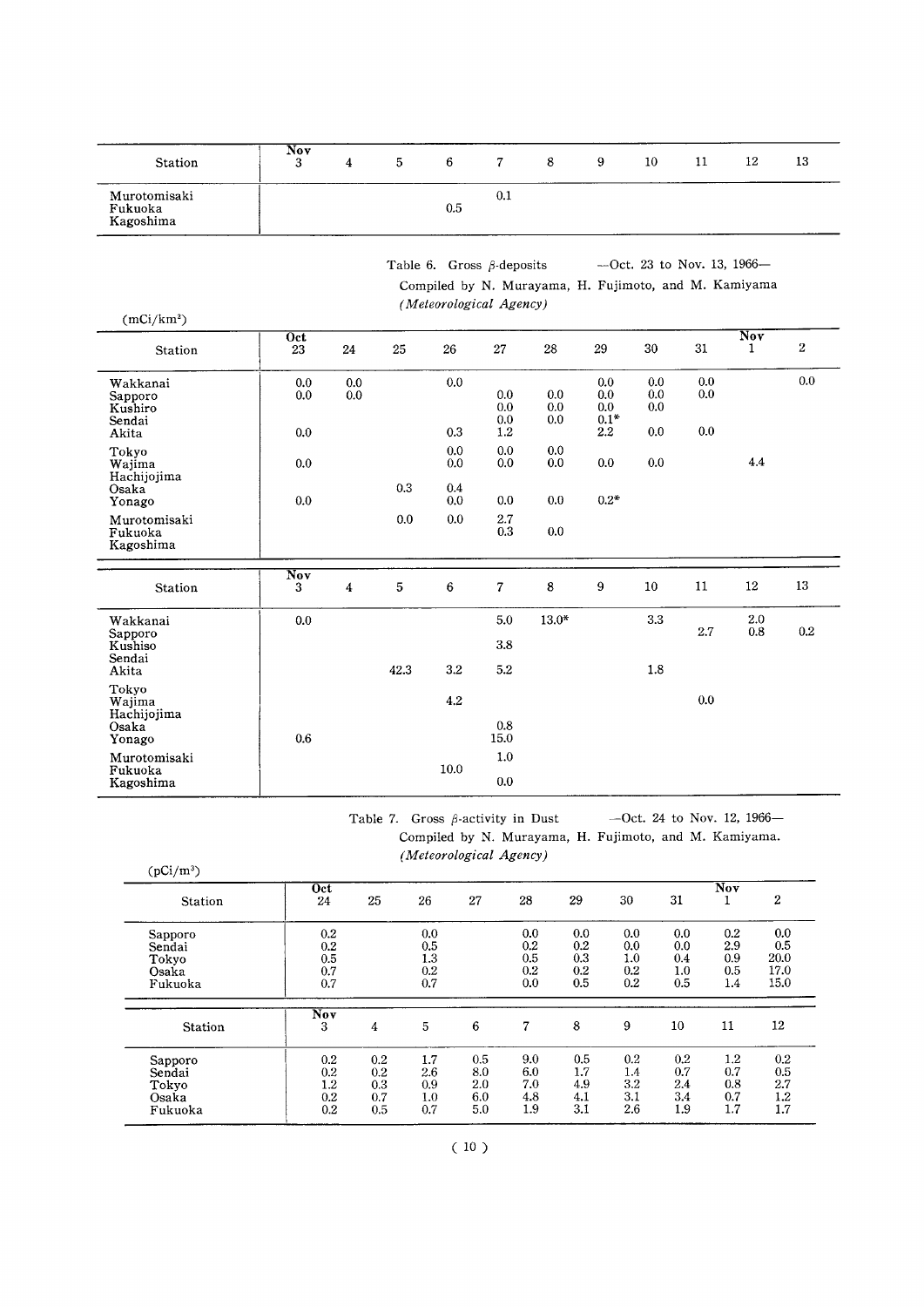

Figure 7. The Meteorological Trajectory at that Time The 4th Nuclear Test was carried out by The People's Republic of China.

Figure 8. Temporal Variation Gross  $\beta$ -activity in Rain and Dust near the Ground (Maximum Value: in Japan)

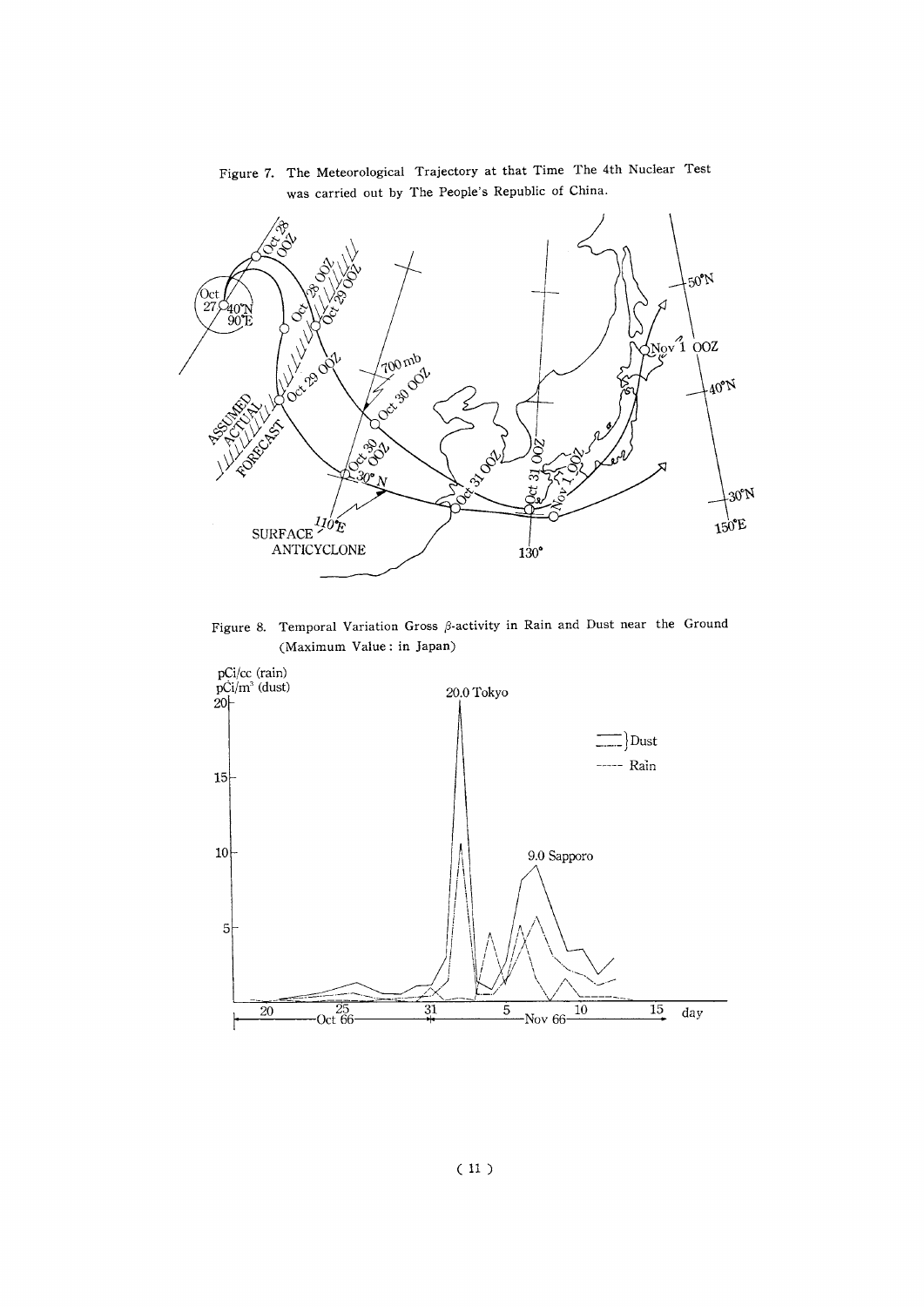

Figure 9. Actual Meteorological Trajectory of 700 mb.

Part 2 (Meteorological Research Institute)

The Meteorological Research Institute, Tokyo, is measuring beta-radioactivity in rain and dry fallout collected in a tray at the institute.

Results of measurements obtained during the

period from October 26, to November 12, 1966. When the effect of Chinese atomic bomb was noticed, are shown in Table 8.

|                                                                                                                                                                                                                                                                                                                                                                                                                         | Table 8. Deposits of Radioactive fallout<br>$-$ Oct. 26 to Nov. 12, 1966—    | By Y. Miyake, K. Saruhashi, Y. Katsuragi,<br>T. Kanazawa, and Y. Sugimura<br>(Meteorological Research Institute, Tokyo) |                                                                                                                        |
|-------------------------------------------------------------------------------------------------------------------------------------------------------------------------------------------------------------------------------------------------------------------------------------------------------------------------------------------------------------------------------------------------------------------------|------------------------------------------------------------------------------|-------------------------------------------------------------------------------------------------------------------------|------------------------------------------------------------------------------------------------------------------------|
| Date of Sampling                                                                                                                                                                                                                                                                                                                                                                                                        | Collection time<br>(hr)                                                      | Total $\beta$ -activity<br>$(mCi/km^2)$                                                                                 | Remarks                                                                                                                |
| Oct 1966                                                                                                                                                                                                                                                                                                                                                                                                                |                                                                              |                                                                                                                         |                                                                                                                        |
| 9 h,<br>26th to 9 h, 27th<br>$27th$ $\nu$<br>$\prime$ 28th<br>$\prime$<br>$28th$ $\prime\prime$<br>$\prime$ 29th<br>$^{\prime\prime}$<br>29th $\nu$<br>$\sim$ 30th<br>$\prime$<br>$\,\nu$ 31th<br>30th $\nu$<br>11<br>31th $\nu$<br>1st<br>$^{\prime\prime}$<br>$\prime$                                                                                                                                                | 24<br>n<br>11<br>$^{\prime\prime}$<br>$^{\prime\prime}$<br>$^{\prime\prime}$ | 0.12<br>0.09<br>0.03<br>0.03<br>0.03<br>0.03                                                                            | rain $(16.2 \text{ mm})$<br>$(9.0 \text{ mm})$<br>$^{\prime\prime}$<br>dry fallout<br>$\prime$<br>11<br>11             |
| Nov 1966<br>9 h,<br>$1st$ to $9h$ .<br>2 <sub>nd</sub><br>2nd $\nu$<br>4th<br>$\prime$<br>$\prime$<br>4th $\nu$<br>5th<br>$^{\prime\prime}$<br>$\prime$<br>5th $\nu$<br>7th<br>$^{\prime\prime}$<br>$^{\prime\prime}$<br>7th $\nu$<br>8th<br>$\prime$<br>$^{\prime\prime}$<br>8th $\nu$<br>9th<br>$^{\prime\prime}$<br>$\prime$<br>9th $\nu$<br>$\prime$ 10th<br>11<br>10th $\nu$<br>$\prime$ 11th<br>$^{\prime\prime}$ | 24<br>48<br>24<br>48<br>24<br>11<br>$^{\prime\prime}$<br>11                  | 7.90<br>2.15<br>2.00<br>0.11<br>0.07<br>0.04<br>0.07<br>0.04                                                            | dry fallout<br>n<br>rain $(0.8 \text{ mm})$<br>dry fallout<br>11<br>$\prime$<br>$^{\prime\prime}$<br>$^{\prime\prime}$ |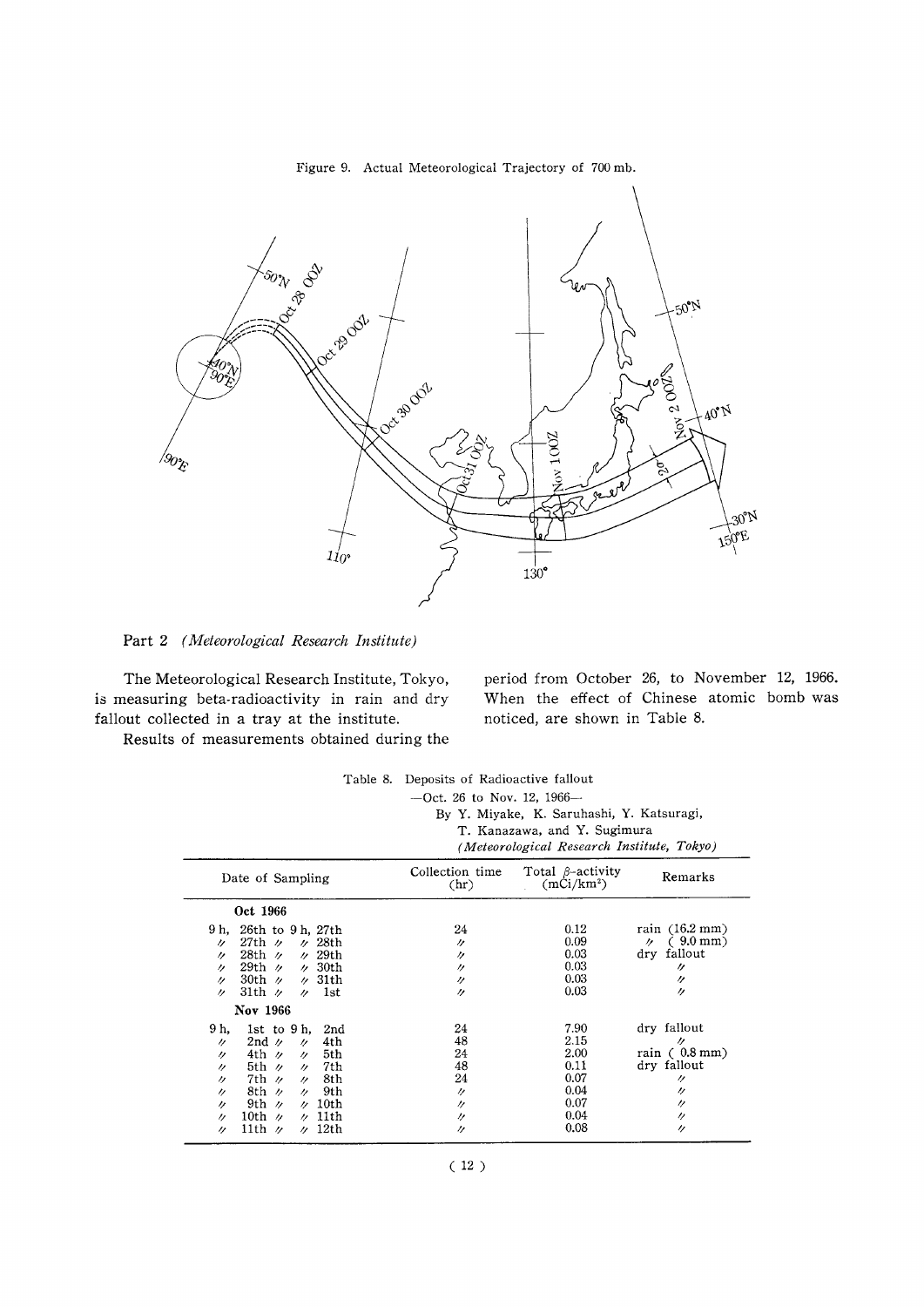#### Part 3 (National Institute of Radiological Sciences)

Daily rain and dry fallout samples were continuously (9 AM. to 9 AM.) collected by the National Institute of Radiological Sciences at Chiba City, to determine the gross beta-activity and activity of radio-iodine. Gross beta-radioactivity was measured using the standard of Uranium oxide  $(U_3 O_8)$  with a Geiger-Müller counter.

After the addition of an iodine carrier to the fallout samples, the iodine was chemically separated for radioactivity determination, using as iodine-131 standard with a beta-ray low background counter.

Results obtained during the period 28 October to 28 November, 1966 on gross beta-activity and radioactive-iodine are shown in Table 9.

In the afternoon 27 October 1966, the fourth nuclear explosion test was carried out by the People's Republic of China. The radioactivity of initial precipitation of the fallout shows the lowest level in that of past three nuclear explosion test of the China.

| Table 9. Gross B-radioactivity and Radioactivity of Iodine in Rain and Dry Fallout collected |                                  |  |  |
|----------------------------------------------------------------------------------------------|----------------------------------|--|--|
| in a trav at Chiba City                                                                      | $-$ Oct. 28 to Nov. 28, 1966 $-$ |  |  |

|  |  |  |  |                                               |  |  | by M. Saiki, H. Kamada, Y. Ohmomo, E. Nakano and H. Yamaguchi |
|--|--|--|--|-----------------------------------------------|--|--|---------------------------------------------------------------|
|  |  |  |  | (National Institute of Radiological Sciences) |  |  |                                                               |

| Date of<br>Sampling       |                   |               | Date of<br>Determination | Gross $\beta$ -activity<br>$(mCi/Km^2)$ | $\beta$ -activity of Iodine<br>at the Time of Sampling<br>$(mCi/km^2)$ | Remarks                    |
|---------------------------|-------------------|---------------|--------------------------|-----------------------------------------|------------------------------------------------------------------------|----------------------------|
| $28 - 29$ Oct. 1966       |                   | 29            | Oct. 1966                | 0.05                                    | ${<}0.04$                                                              | Rain $(< 2 \text{ mm})$    |
| $29 - 30$                 | $^{\prime\prime}$ | 30            | $^{\prime\prime}$        | 0.03                                    | $<$ 0.05                                                               |                            |
| $30 - 31$                 | $^{\prime\prime}$ | 31            | $\prime$                 | 0.00                                    | $<$ 0.01                                                               |                            |
| $31 - 1$ Nov. 1966        |                   |               | Nov. 1966                | 0.01                                    | ${<}0.02$                                                              |                            |
| $\overline{2}$<br>$1\sim$ | $^{\prime\prime}$ |               | $^{\prime\prime}$        | 0.49                                    | 0.07                                                                   | Rain $(< 2 \text{ mm})$    |
| $2 \sim 3$                | 11                | $\frac{2}{3}$ | $^{\prime\prime}$        | 0.99                                    | 0.13                                                                   |                            |
| $3 - 4$                   | 11                |               | $^{\prime\prime}$        | 0.13                                    | 0.02                                                                   |                            |
| $4\sim5$                  | 11                | $\frac{4}{5}$ | $^{\prime\prime}$        | 0.27                                    | 0.03                                                                   |                            |
| $5 \sim 7$                | 11                | 7             | $^{\prime\prime}$        | 0.19                                    | 0.03                                                                   |                            |
| $7 \sim 8$                | $^{\prime\prime}$ | 8             | $^{\prime\prime}$        | 0.05                                    | ${<}0.04$                                                              |                            |
| $8\sim9$                  | $^{\prime\prime}$ | 9             | $^{\prime\prime}$        | 0.14                                    | 0.03                                                                   |                            |
| $9 - 10$                  | $^{\prime\prime}$ | 10            | $^{\prime\prime}$        | 0.06                                    | 0.01                                                                   |                            |
| $10 - 11$                 | "                 | 11            | $\prime$                 | 0.12                                    |                                                                        |                            |
| $11 - 12$                 | 11                | 12            | $^{\prime\prime}$        | 0.13                                    |                                                                        |                            |
| $12 - 14$                 | $^{\prime\prime}$ | 14            | 1)                       | 1.13                                    |                                                                        | Rain $(< 2 \,\mathrm{mm})$ |
| $14 - 15$                 | $^{\prime\prime}$ | 15            | $\prime$                 | 0.33                                    |                                                                        |                            |
| $15 - 16$                 | "                 | 16            | ננ                       | 0.22                                    |                                                                        |                            |
| $16 - 17$                 | $^{\prime\prime}$ | 17            | $\prime$                 | 0.73                                    |                                                                        | Rain $(< 2 \,\mathrm{mm})$ |
| $17 - 18$                 | $^{\prime\prime}$ | 18            | $^{\prime\prime}$        | 0.71                                    |                                                                        |                            |
| $18 - 19$                 | 11                | 19            | 11                       | 0.21                                    |                                                                        |                            |
| $19 - 21$                 | $\prime$          | 21            | $\prime$                 | 0.29                                    |                                                                        |                            |
| $21 - 22$                 | 11                | 22            | $^{\prime\prime}$        | 0.15                                    |                                                                        |                            |
| $22 - 24$                 | 11                | 24            | "                        | 0.11                                    |                                                                        |                            |
| $24 - 25$                 | $^{\prime\prime}$ | 25            | $\prime$                 | 0.07                                    |                                                                        |                            |
| $25 - 26$                 | $^{\prime\prime}$ | 26            | $^{\prime\prime}$        | 0.45                                    |                                                                        | Rain $(< 2 \,\mathrm{mm})$ |
| $26 - 28$                 | $\prime$          | 28            | 11                       | 0.11                                    |                                                                        |                            |

#### **Highly Radioactive Fallout Particles**

#### Part 1 (Meteorological Research Institute)

The Meteorological Research Institute carried out radiochemical analysis of fallout particles collected on 2nd November when the effects of 4th Chinese bomb was detected.

Results obtained are indicated in Table 10.

Table 11 shows the contents and the ratio of uranium-237 and neptunium-239 in fallout particles originated from bombs by the People's Republic of China.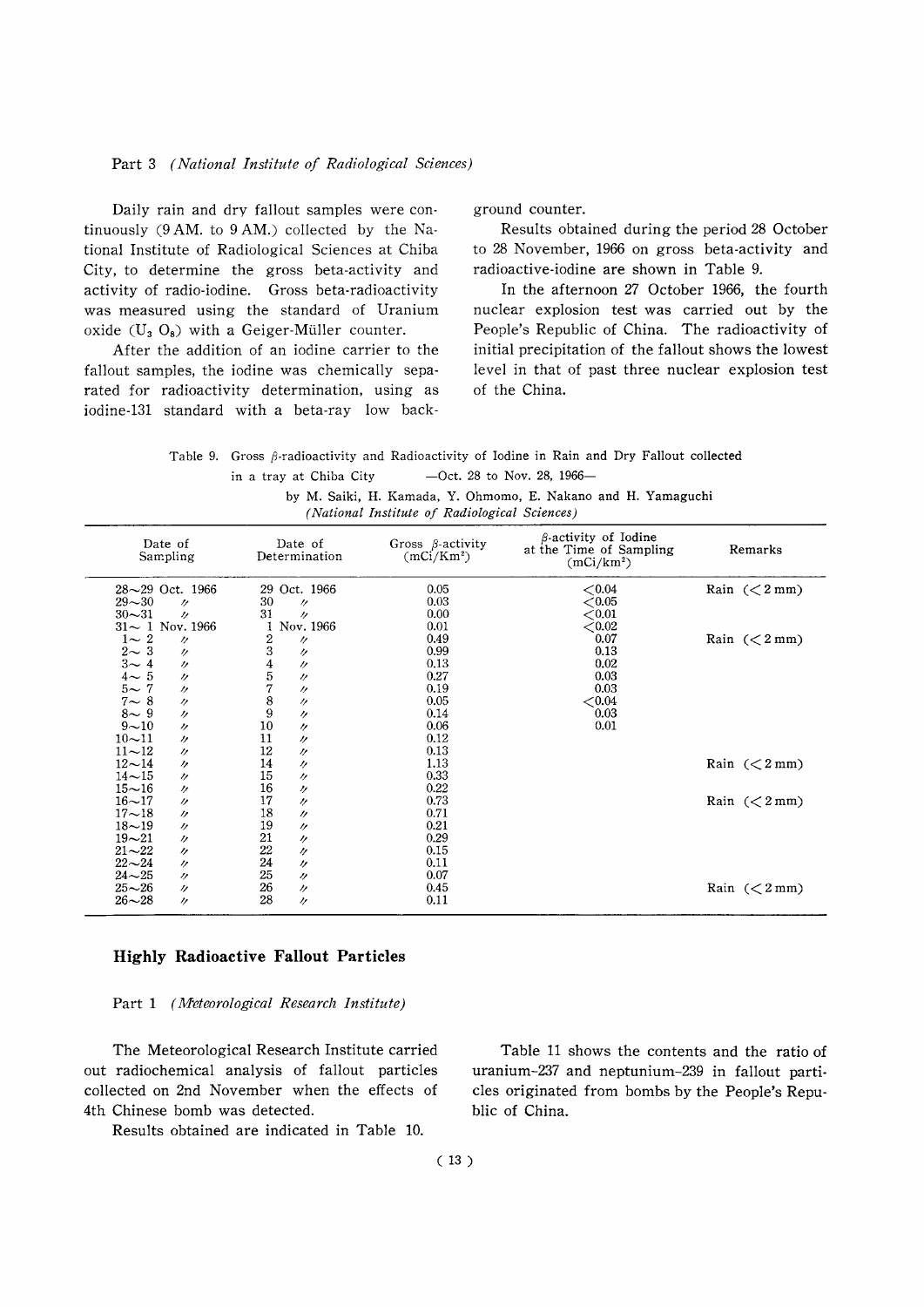| $-Mov.$ 12, 1966-                          |                                                         |  |  |  |  |  |  |  |  |  |
|--------------------------------------------|---------------------------------------------------------|--|--|--|--|--|--|--|--|--|
|                                            | By Y. Miyake, K. Saruhashi. Y. Katsuragi                |  |  |  |  |  |  |  |  |  |
| T. Kanazawa and Y. Sugimura                |                                                         |  |  |  |  |  |  |  |  |  |
| (Meteorological Research Institute, Tokyo) |                                                         |  |  |  |  |  |  |  |  |  |
| Nuclides                                   | (Percentage in Activity)<br>Fission and induced product |  |  |  |  |  |  |  |  |  |
| $Np-239$                                   | 3.4%                                                    |  |  |  |  |  |  |  |  |  |
| $11 - 237$                                 | 1.0                                                     |  |  |  |  |  |  |  |  |  |
| Mo-99, Te-132,<br>Ru-103, 106              | 3.8                                                     |  |  |  |  |  |  |  |  |  |
| $Zr-95$ , Nb- $95$                         | 17.5                                                    |  |  |  |  |  |  |  |  |  |
| Sr-89, 90, Ba-140                          | 4.9                                                     |  |  |  |  |  |  |  |  |  |
| rare-earth elments                         | 69.5                                                    |  |  |  |  |  |  |  |  |  |

Table 10. Radiochemical Analysis of Fallout Particles

Table 11. Contents and The Ratio of <sup>237</sup>U and <sup>239</sup>Np from the bomb by the People's Republic of China.

> By Y. Miyake, K. Saruhashi, Y. Katsuragi T. Kanazawa, and Y. Sugimura

(Meteorological Research Institute, Tokyo)

| Date of test                  | Oct. 16, 1964 | May 14, 1965 | May 9, 1966              | Oct. 27, 1966  |
|-------------------------------|---------------|--------------|--------------------------|----------------|
| Days after test               | 5             |              | 5                        |                |
|                               | dry fallout   | rainout      | dust particles           | dust particles |
| $U - 237$ (%)<br>$Np-239$ (%) | 2.5<br>64.0   | 1.0<br>31.2  | 0.6<br>0.8<br>2.8<br>2.5 | 1.0<br>21.4    |
| $U - 237/Np - 239$            | 0.04          | 0.03         | 0.3<br>0.2               | 0.05           |

#### Part 2. (National Institute of Radiological Sciences)

In the morning of 1 November 1966, five particles, having high radioactivity of about  $0.8\sim$  $8 \text{ m}\mu\text{Ci}$ , were collected in seven square metre on the roof of building in the campus of the National Institute of Radiological Sciences, in Chiba City.

The particles could be easily detected with a Geiger-Müller survey meter of end window type.

The gamma-ray spectrum of the highly radioactive fallout particles is shown in Figure 10.

According to energy distribution of photo

peaks of gamma-ray spectrum, main gamma-ray emitting radionuclides of the particles were estimated.

The major radioactivity are emitted from Molybdenum-99+Technetium-99 m, Cerium-143, Zirconium-97+Niobium-97 m+Niobium-97, Zirconium-95+Niobium-95 and Barium-140+Lanthanum-140 at 2 November 1966. The gamma-ray spectrum were observed to be similar to that of the particles from the third nuclear explosion test by the People's Republic of China.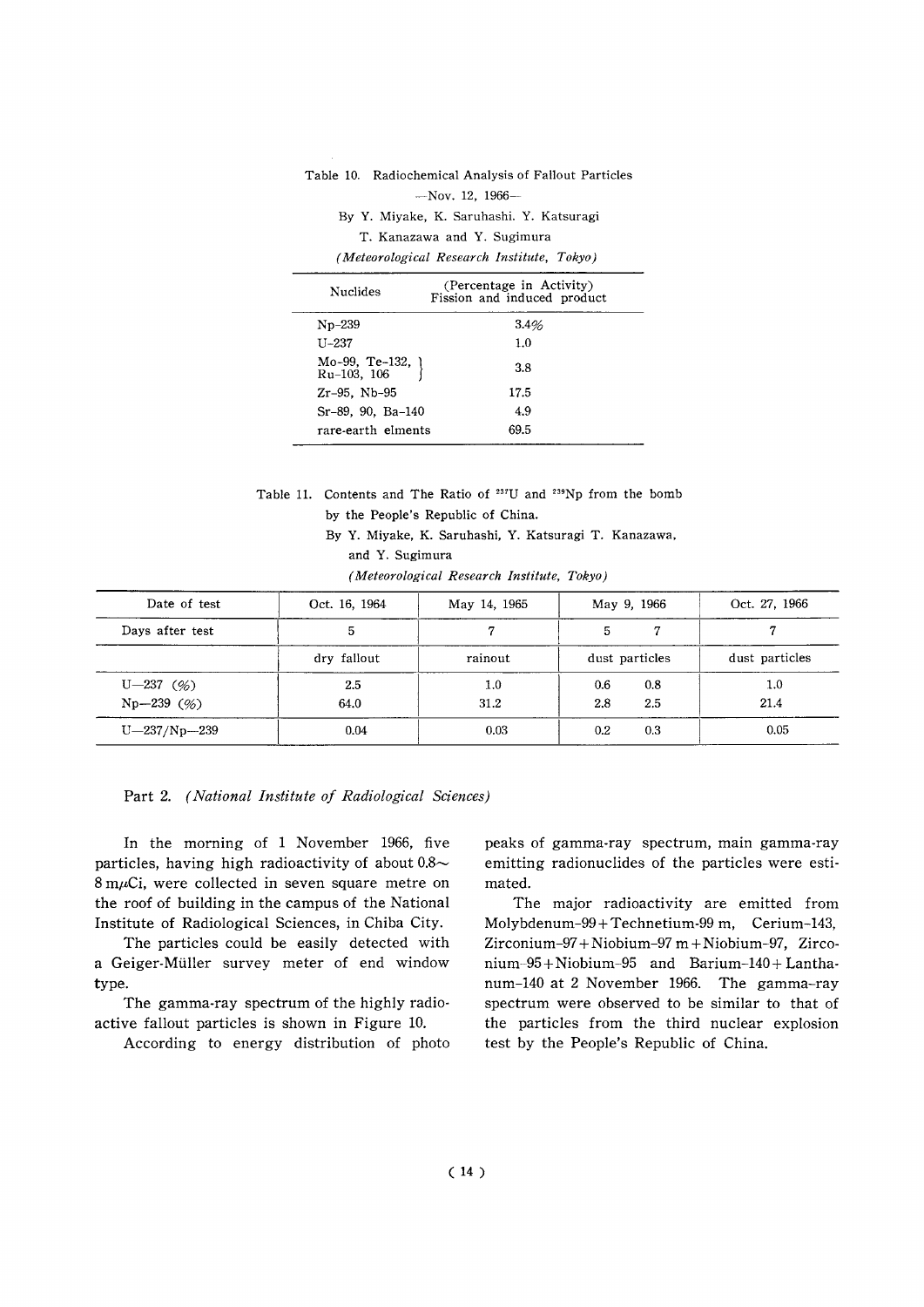

#### Gross Beta-activity in Upper Air

(Research and Development H.Q., Japan Defense Agency)

Since 1960, Research and Development H.Q., Japan Defense Agency has measured the betaradioactivity of dust in the lower layer of the stratosphere and tropopause using aircraft as collectors.

The samples were taken over three areas of Japan using gummed paper and dust samplers attached to the front of the aircraft wings.

The sampling flight was made using two aircraft at the same time, one of which made a normal sampling flight and the other only upward and downward flight. The difference between the amounts of radioactivity of the samples collected by the two aircraft is taken as the value

at the flight altitude.

But, at this time, the value of sample collected by the aircraft which made a level sampling flight for an hour was rather lower than the one by only upward and downward flight.

It seems that this result was caused by the radioactive airborne dust and fallout particles which were floating unequal at the lower altitude than that of level sampling flight.

On this occasion, the quantitative value was not obtained.

So, the true value obtained shown in Table 12.

Figure 11 shows three sampling areas of Japan, and Table 12 shows the results obtained.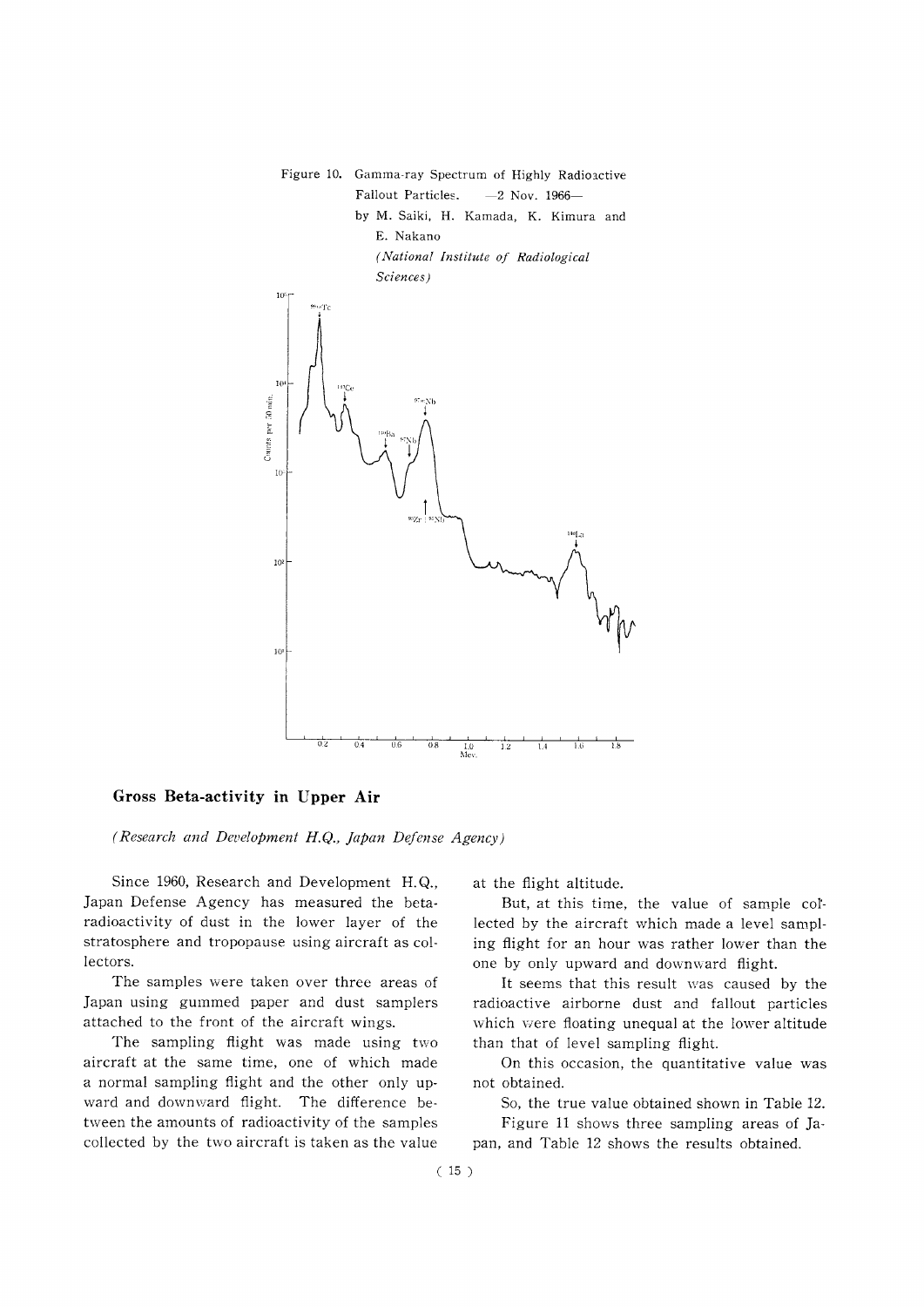#### Table 12. Gross  $\beta$ -radioactivity in Upper Air  $-$ Oct. 28 to 7 Nov. 1966 $-$ By T. Urai and T. Igarashi

(Research and Development H.Q., Japan Defense Agency)

| $DCI/m^3$ |
|-----------|
|           |

| Sky Area                             | Hokkaido<br>$12,000 \; \mathrm{m}$                    | $10,000 \text{ m}$                                       | $12,000 \; \mathrm{m}$     | Chubu<br>$10,000 \; \mathrm{m}$                                                           | 6,000 m | $12,000 \text{ m}$  | Kyushu<br>$10,000 \text{ m}$                                     |
|--------------------------------------|-------------------------------------------------------|----------------------------------------------------------|----------------------------|-------------------------------------------------------------------------------------------|---------|---------------------|------------------------------------------------------------------|
|                                      |                                                       |                                                          |                            |                                                                                           |         |                     |                                                                  |
| 1966                                 |                                                       |                                                          |                            |                                                                                           |         |                     |                                                                  |
| $28\,$ Oct                           | 0.78                                                  |                                                          | 0.69                       |                                                                                           |         |                     |                                                                  |
| $29 - y$                             |                                                       | $0.72\,$                                                 |                            | $\begin{array}{c} * \\ \hspace{-6pt} \text{[0.21 (a.m)} \\ \text{1.15 (p.m)} \end{array}$ |         |                     | 1.03                                                             |
| 30<br>$^{\prime\prime}$              | 2.56                                                  |                                                          | ∗<br>$4105.3$<br>$10833.3$ |                                                                                           |         | 1.47                |                                                                  |
| 31<br>$^{\prime\prime}$              |                                                       | 1.99                                                     |                            | 6.5                                                                                       |         |                     | $*$ <sub>1</sub> 312.0<br>361.1                                  |
| 1 Nov                                | $\begin{array}{c} 918.8 \\ 1092.6 \end{array}$<br>$*$ |                                                          | $*$ { $14.7$ } $22.9$      |                                                                                           |         | $*_{1.3}$ $1.3$ 2.6 |                                                                  |
| $2^{\circ}$<br>$^{\prime\prime}$     |                                                       | 0.9                                                      |                            | 3.0                                                                                       |         |                     | $\begin{array}{c} 51.3 \\ 105.2 \end{array}$<br>$*$ <sub>1</sub> |
| 3<br>$\prime\prime$                  | 1.4                                                   |                                                          | 0.92                       |                                                                                           |         | 0.75                |                                                                  |
| $\overline{4}$<br>$\prime\prime$     |                                                       | $\substack{*} \begin{array}{c} 14.8 \\ 21.0 \end{array}$ |                            | 0.4                                                                                       |         |                     | 0.09                                                             |
| $5\phantom{.0}$<br>$^{\prime\prime}$ | 1.38                                                  |                                                          | $*$ { $\frac{10.8}{27.0}$  |                                                                                           |         | 6.1                 |                                                                  |
| $6\phantom{.}6$<br>$^{\prime\prime}$ |                                                       | $*$ { $^{28.6}_{34.9}$                                   |                            | 3.2                                                                                       |         |                     | $*$ <sub>(13.6)</sub> $\frac{13.6}{36.3}$                        |
| 7 <sup>1</sup><br>$\eta$             |                                                       |                                                          |                            |                                                                                           | 0.13    |                     |                                                                  |

\*(Upper rank: the value of level sampling flight (pCi/1 gummed paper)

(Lower rank: the value of upward and downward sampling flight (pCi/1 gummed paper)

Figure 11. Three Sampling Areas of Japan



 $\langle$  16  $\rangle$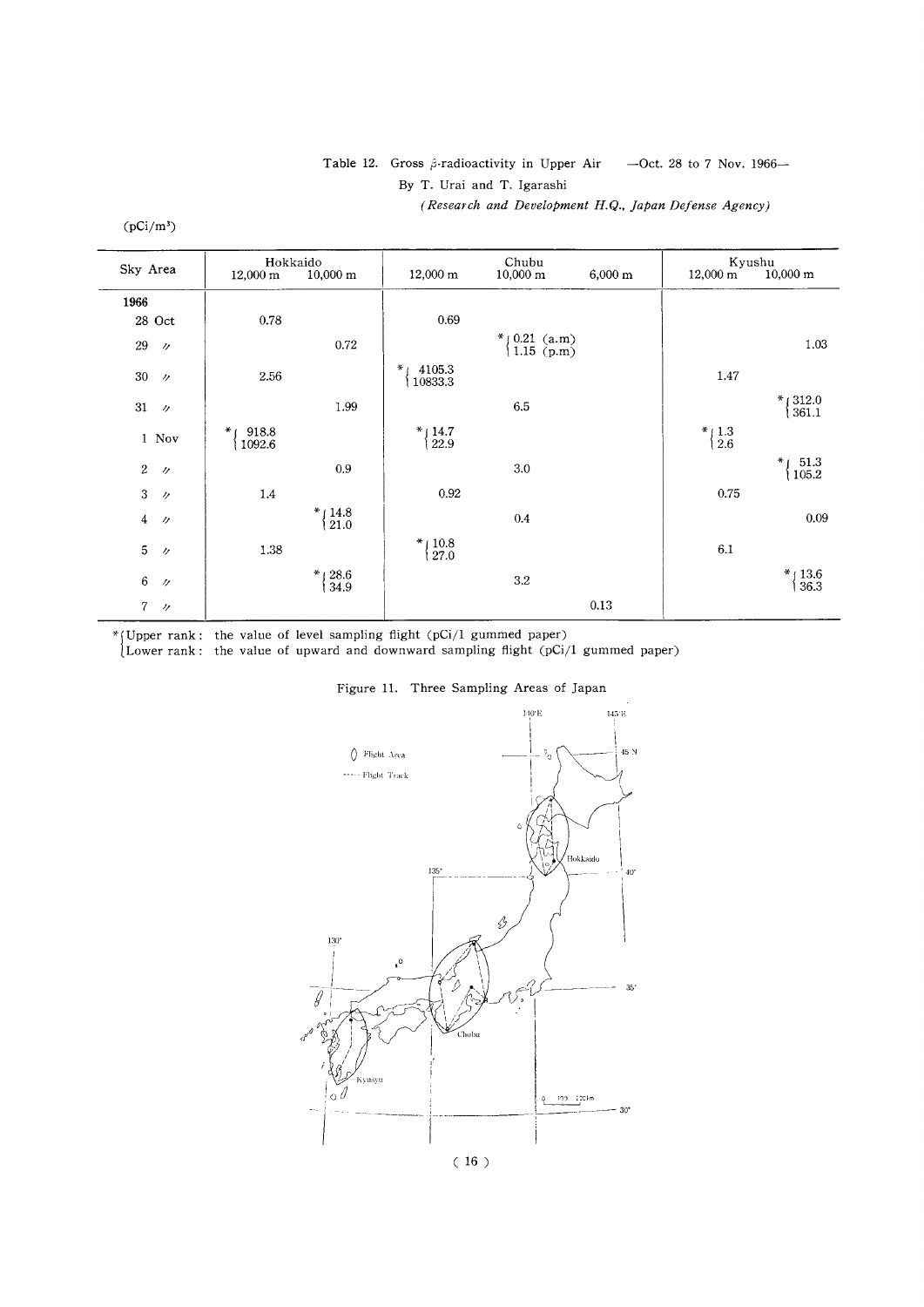#### Radioactive Zirconium+Niobium, Ruthenium and Cerium in Air borne Dust

#### (National Institute of Radiological Sciences)

An air borne dust samples were collected from  $1 \sim 1.5$  m above the ground in the campus of National Institute of Radiological Sciences in Chiba City, using a dust collector, composed of a prefilter, a cottrell type dust collector and a spongy polyurethane filter, and that is designed to collect and deposite up to 99% particles, size of  $10 \text{ m}\mu$ under flow rate of 10 m<sup>3</sup> per minute. The samples were incinerated in a muffle furnace at 450°C.

Radioactivities of nuclides in ash samples were measured by gamma-ray spectrometry. To calculate radioactivity of Zirconium + Niobium (0.75 Mev.), Ruthenium (0.51 Mev.) and Cerium (0.14 Mev.), radioactivities from standard samples of Zirconium-95+Niobium-95, Ruthenium-106+Rhodium-106 and Cerium-144 were taken.

Results obtained are shown in Table 13.

Table 13. Radioactive  $Zr + Nb$ , Ru and Ce in Air borne Dust - Oct 1966 to Dec 1966by M. Saiki H. Kamada and K. Kimura.

(National Institute of Radiological Sciences)

| Location          | Month<br>Collected             | Duration<br>(days) | Air<br>inhaled<br>$\rm (m^3)$ | Ash<br>Weight<br>$\left( g\right)$ | Radioactive<br>$2r + Nb$ | Radioactive<br>Ru | Radioactive<br>Ce<br>$(pCi/m^3)\times 10^{-3} (pCi/m^3)\times 10^{-3} (pCi/m^3)\times 10^{-3}$ | Remarks                                    |
|-------------------|--------------------------------|--------------------|-------------------------------|------------------------------------|--------------------------|-------------------|------------------------------------------------------------------------------------------------|--------------------------------------------|
| Chiba             | $1{\sim}15$ Oct. 1966          | 15                 | 216000                        | 6.1                                | 0.34                     | 8.00              | 0.45                                                                                           |                                            |
| $^{\prime\prime}$ | $16 - 31$                      | 16                 | 230400                        | 8.8                                | 0.38                     | 4.09              | $*2.25$                                                                                        | $(+$ <sup>99</sup> Mo + <sup>99m</sup> Tc) |
| $^{\prime\prime}$ | $1{\sim}15$ Nov. 1966          | 15                 | 216000                        | 9.0                                | 50.00                    | 217.00            | $*120.79$                                                                                      | $( + {}^{99}Mo + {}^{99}mTc)$              |
| $^{\prime\prime}$ | $16 - 30$<br>$^{\prime\prime}$ | 15                 | 216000                        | 15.0                               | 9.38                     | 47.84             | 21.26                                                                                          |                                            |
| $^{\prime\prime}$ | $1{\sim}15$ Dec. 1966          | 15                 | 216000                        | 15.7                               | 1.82                     | 15.95             | 4.34                                                                                           |                                            |